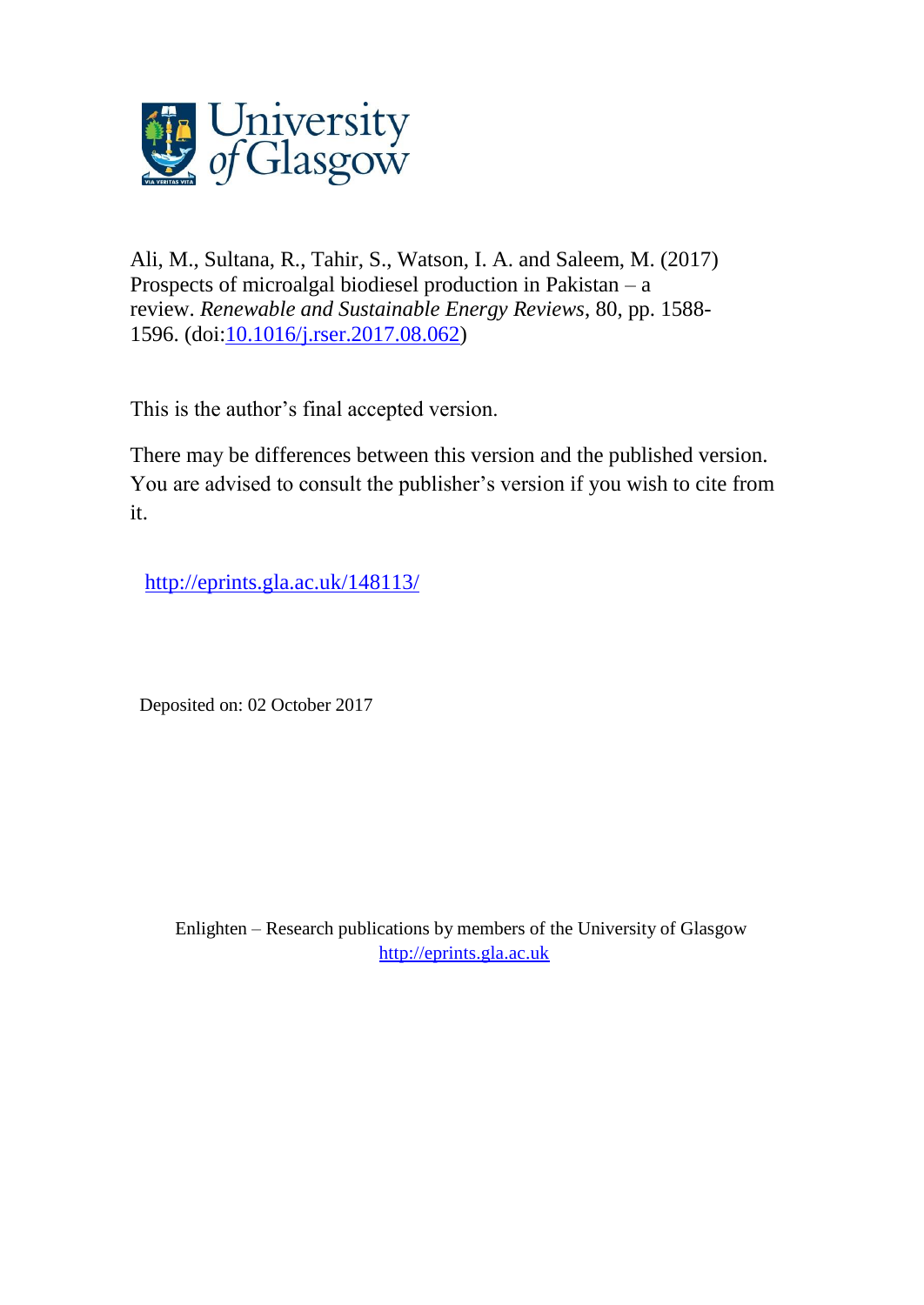|    |    | Prospects of microalgal biodiesel production in Pakistan- a review                                                                             |
|----|----|------------------------------------------------------------------------------------------------------------------------------------------------|
|    |    | Mehmood Ali <sup>1</sup> , Razia Sultana <sup>2</sup> , Sadia Tahir <sup>3</sup> , Ian A. Watson <sup>4</sup> and Muhammad Saleem <sup>5</sup> |
|    | 1. | Environmental Engineering Department, NED University of Engineering and Technology, Karachi, Pakistan.                                         |
|    | 2. | Food and Marine Resources Research Centre (FMRRC), Pakistan Council for Scientific and Industrial Research                                     |
|    |    | Laboratories, Karachi, Pakistan.                                                                                                               |
| 6  | 3. | Supreme Biotechnologies, Nelson, New Zealand                                                                                                   |
|    | 4. | Systems, Power and Energy Research Division, School of Engineering, University of Glasgow, Glasgow, Scotland,                                  |
| 8  |    | UK.                                                                                                                                            |
| 9  | 5. | Civil Engineering Department, Jubail University College, Kingdom of Saudi Arabia.                                                              |
| 10 |    |                                                                                                                                                |
| 11 |    |                                                                                                                                                |

#### **Abstract**

 Biodiesel is an alternative, renewable, biodegradable and environmentally friendly fuel for transportation, with properties like petroleum-derived diesel, and can be used directly in a compression ignition engine without any modifications. The world's fossil fuel and crude oil reserves are going to dry up in the next few decades, but, contrariwise, an attractive, high quality, readily available and economically extractable oil from microalgae is a substitute feedstock to produce alternative biodiesel fuel for the transportation sector in the future. Microalgae have a higher biomass productivity (tons/ hectare / year) and lipid yield (kg/ kg of algal biomass) as compared to vegetable oil crops. To overcome the problem of energy deficiency in developing countries, like Pakistan, and boost their economic growth, alternative fuels are proving very important for environment-friendly and sustainable development, especially in the last few decades. Different research studies on microalgae cultivation, characterization of microalgae oil (lipids), and evaluations of its socio-economic feasibility to produce renewable biodiesel have been conducted in the past in Pakistan for its future prospects. This review paper includes the overall summary and compilation of the microalgae research conducted in Pakistan on biodiesel production and includes the algal biodiesel production cost analysis. The studies showed promising results for harnessing microalgae and using its lipids to produce biodiesel with favourable properties that were comparable to the conventional diesel in Pakistan. The information related to the microalgae research will help stakeholders and governmental organisations working in the renewable energy sector to consider its cultivation on a large scale, using waste water as a feedstock to produce biodiesel to meet the target set by the Government of Pakistan of using 10% blended biodiesel by the year 2025 in Pakistan.

 **Key words:** Microalgae, Biodiesel, Pakistan, Socio-economic analysis, Alternative energy

- 
- 
- 
-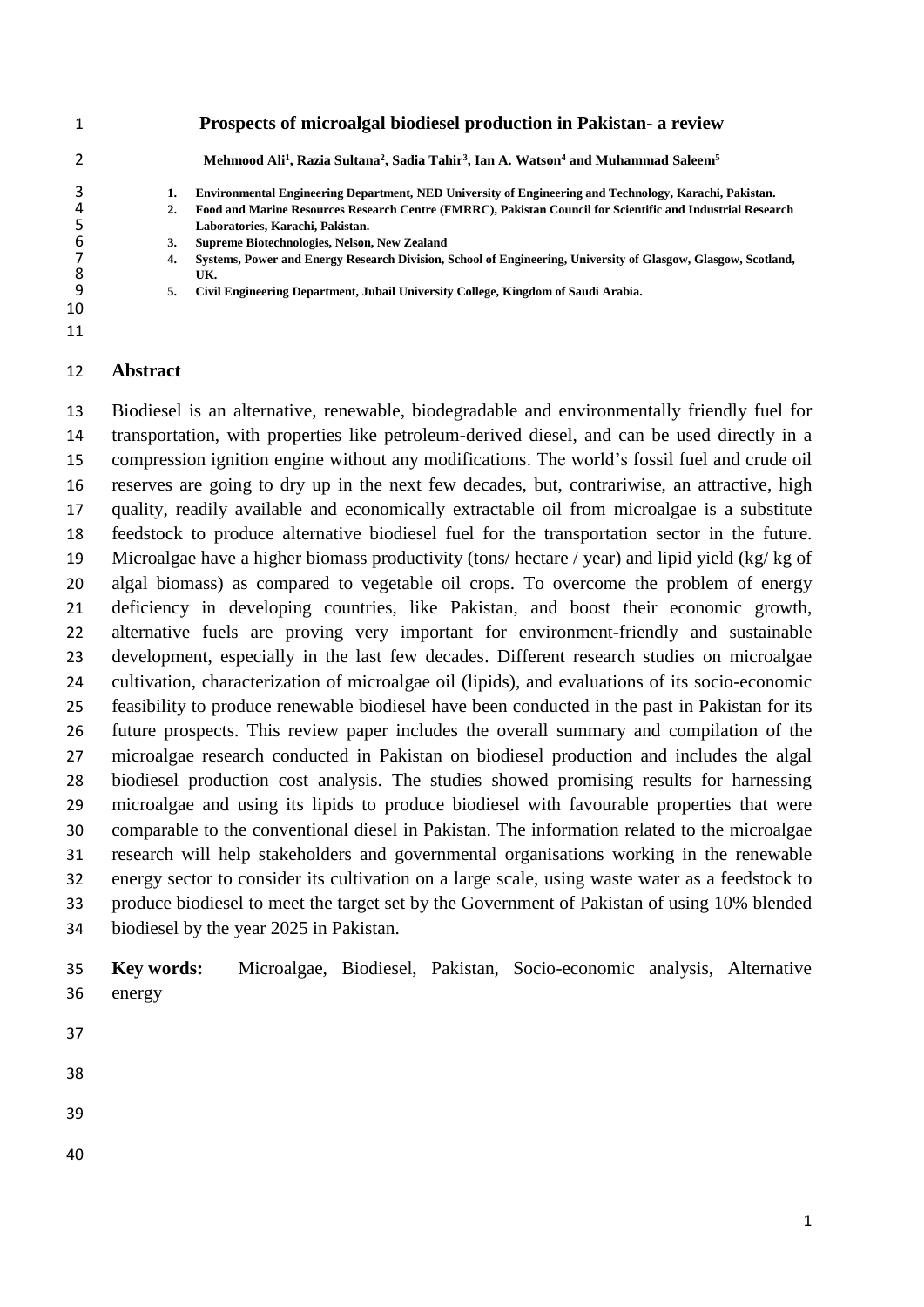#### **1. Introduction**

 Pakistan is an agricultural country with 45.2 million hectares of marginal land [\[1\]](#page-22-0) and according to the Survey of Pakistan; the country's pollution in 2015 was 192 million [\[2\]](#page-22-1) and increased to 194 million in 2016 with a 2% population growth rate [\[3\]](#page-22-2) and is predicted to double in 50 years. Pakistan Electric Power Company (PEPCO) quoted that the country has an electricity generation capacity of 13,240 MW, while the average demand is around 18,000 MW with a shortfall of approximately 4,760 MW[\[4\]](#page-22-3). Moreover, the Hydrocarbon Development Institute of Pakistan showed that the shares of resources in energy consumption are oil (29 %), coal (10 %), gas (44 %), liquid petroleum gas (1 %) and electricity (16 %) [\[5\]](#page-22-4). In Pakistan, the biggest consumer of petroleum products is the transportation sector, which accounts for about 48%, followed by power generation units (36%), industrial sector (12%) and residential users (4%) [\[6\]](#page-22-5). Pakistan is a developing country, trying to reduce its dependence on imported fossil fuels to save its valuable foreign exchange reserves. It imports 346,400 barrels of oil per day into the country with a total bill amount of US\$ 10.7 billion. The transportation and industrial sector has a consumption of approximately 8.22 million tonnes of petroleum diesel per year.

 Fossil fuel reserves are finite and currently we consume the equivalent of over 11 billion tonnes of oil in fossil fuels globally. Crude oil reserves are vanishing at the rate of 4 billion tonnes a year and if we carry on at this rate without taking account of our growing population or aspirations, our known oil deposits will be gone by 2052 [\[7\]](#page-22-6). As a result, there is a pressing need for alternative, domestic sources of fuel. Biofuels are ready to meet that need and are one way to ensure adequate fuel supplies at a time when yields from existing oil fields are declining and new fields are not yet up and running. Biofuels can do much to help fill the gap between limited fuel supplies and increasing worldwide demand that is almost sure to widen in the coming years [\[8\]](#page-22-7). Furthermore, frequent and increased usage of biomass as a renewable energy resource could minimize our reliance on fossil-derived fuels, 68 overcome their  $CO<sub>2</sub>$  gas emission and lessen their greenhouse effect [\[9\]](#page-22-8). The non-edible feedstock's can be cultivated on 350,000 acres of uncultivated tracts of semi-arid land in Pakistan to produce biofuels [\[10\]](#page-22-9), instead of utilising arable land used for food crops (wheat, rice, sugarcane and cotton), because if biofuel crops are grown on existing arable land, instead of food crops for food, Indirect Land Use Change (ILUC) emissions would occur because of the necessity of maintaining food production, and therefore do not compete with the food supply [\[11\]](#page-22-10). With the increase in demand of energy, the shortage of petroleum- derived fuels and increasing prices, the existence of potential biomass feed stocks of biofuel paves ways for Pakistan to promote policies for biodiesel production and it's blending with conventional fuel to save foreign exchange reserves of the country [\[9\]](#page-22-8).

 Biodiesel is an environmentally friendly liquid fuel that can be used in the transportation sector [\[12,](#page-22-11) [13\]](#page-22-12). Other than microalgae, the sources of biodiesel could be vegetable oil, animal fat, or recycled cooking oils containing triglycerides [\[14\]](#page-22-13) and is made by combining methyl alcohol with a base or acid catalyst. It is biodegradable in nature, non-toxic, and safer from a storage point of view because it has a higher flash point as compared to petroleum diesel. It has a same or higher cetane number that required for good fuel property [\[15\]](#page-22-14). Biodiesel is not aromatic and has 10% oxygen content (by weight). Compared with diesel fuel, biodiesel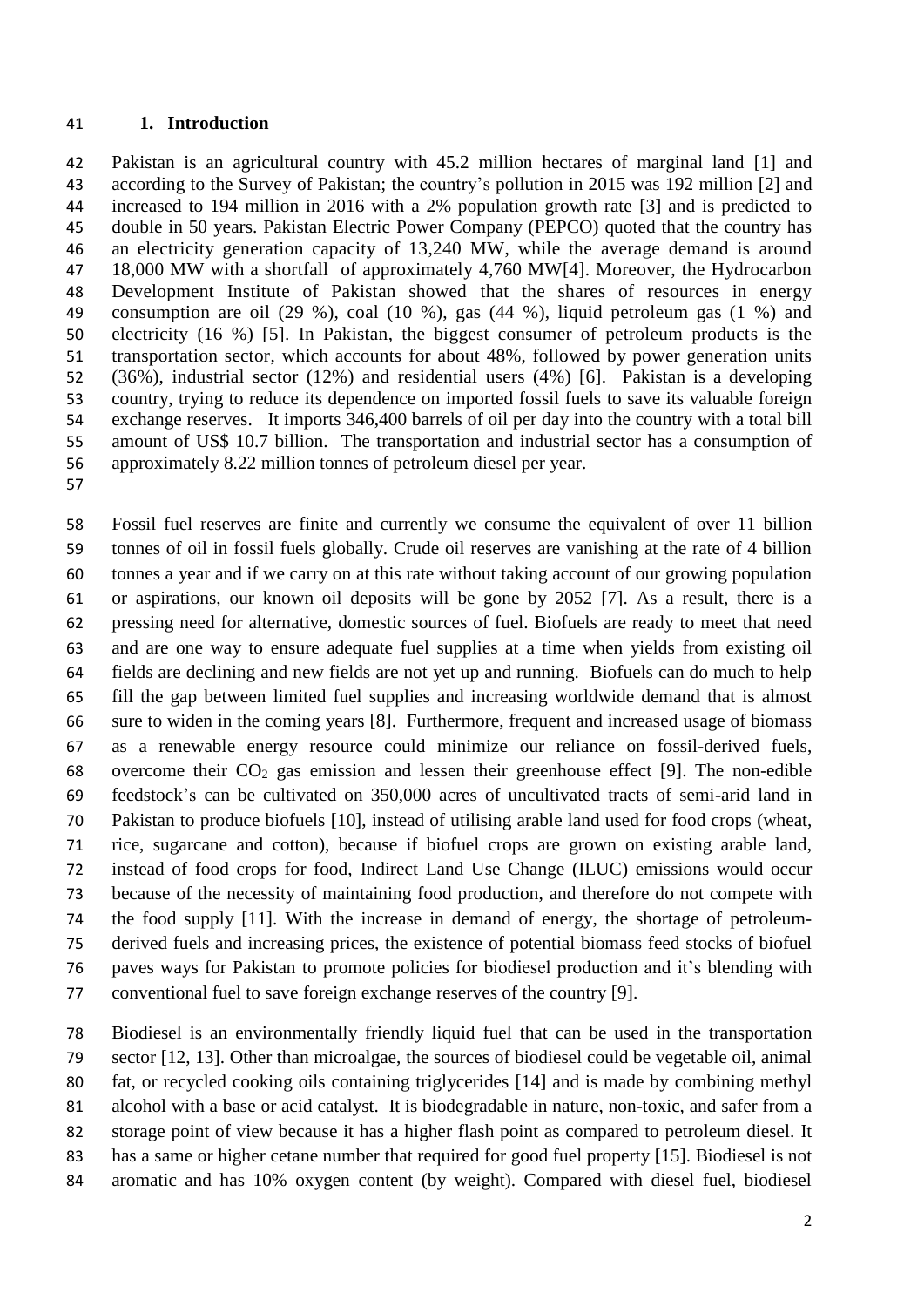reduces the discharge of gases like Carbon monoxide (CO), Hydrocarbons (HC) and Particulate matter in the evolved gases to the environment [\[9\]](#page-22-8).

 Apart from microalgae, other promising feedstock in Pakistan could be indigenous vegetable seed oils [\[13\]](#page-22-12). The techno-economic analysis of biodiesel production showed favourable economic benefits with job opportunities for farmers to cultivate the non-edible crops such as: castor, jatropha, pongamia, and eruca sativa on their marginal lands and auspicious properties as a substitute for petro-diesel. The oil extracted from the vegetable oil seed is converted into biodiesel while its de-oiled cake is thermally treated with slow pyrolysis [\[16\]](#page-22-15) to convert it into an energy-dense, low moisture content, solid fuel for heating, cooking and power generation. It can also be anaerobically digested to produce gaseous biofuel (i.e. bio- methane) via fermentation [\[17\]](#page-22-16). Anaerobic digestion is a process in which organic matters are decomposed into biogas in the absence of oxygen. Biogas is a mixture of methane, carbon dioxide, hydrogen sulphide and traces of other gases. This mixture of gases can be used directly for cooking and lighting purposes. The municipal solid waste generated from 10 major metropolitan cities of Pakistan contains approximately 2423 tonnes of organic waste per day with an energy potential of producing 242 million cubic-meters of bio-methane gas [\[18\]](#page-22-17). Animal dung is also a potentially large biomass resource. It has the same energy content as wood and can be used for biogas production. In Pakistan, around 172.2 million livestock animals produce 652 million kg dung per day and the country's electricity production will be approximately 35.62 million kWh per day from animal dung [\[19\]](#page-22-18).

 In the past, a lot of research and development has been made in Pakistan to produce biodiesel from vegetable oil seeds. In continuation to the development of biodiesel, the Government of Pakistan [\[20\]](#page-22-19), took a few initiatives to tackle the problem of environmental degradation through automobile emission control and mitigating measures. Therefore, it launched the National Biodiesel Programme to reduce dependence on imported crude oil and to meet environmental guidelines by blending 10% biodiesel in petro-diesel for use in the transportation sector by the year 2025. Moreover, a plant has been installed by Alternative Energy Development Board at Karachi in collaboration with Pakistan State Oil (PSO) with a capacity of producing 18,000 tonnes per annum biodiesel from jatropha feedstock. The Government of Pakistan has exempted custom duties and general sales tax on biodiesel processing equipment and materials to encourage stake holders to produce alternative fuels in Pakistan [\[5\]](#page-22-4).

 Microalgae is a potential feedstock to produce biofuels, if lipid yields are between 30-50% (on dry weight basis) [\[21\]](#page-22-20) with favourable compatible properties to convert it into economically feasible biodiesel [\[22\]](#page-22-21). Microalgae has a higher lipid productivity yield per area (roughly between 20,000-80,000 L/acre/year), which is 7-31 times more than the conventional vegetable seed crops [\[23\]](#page-23-0). It's de-lipid cake (de-oiled residue) can be used as a fodder for livestock with nutritional contents for their growth and also to produce bio-ethanol by fermentation [\[22\]](#page-22-21). The transportation sector accounts for 21% of the global fossil fuels 124 carbon dioxide  $(CO_2)$  emissions to the atmosphere, causing climate change and global 125 warming issues [\[24\]](#page-23-1). Microalgae absorbs carbon dioxide  $(CO<sub>2</sub>)$  from the atmosphere and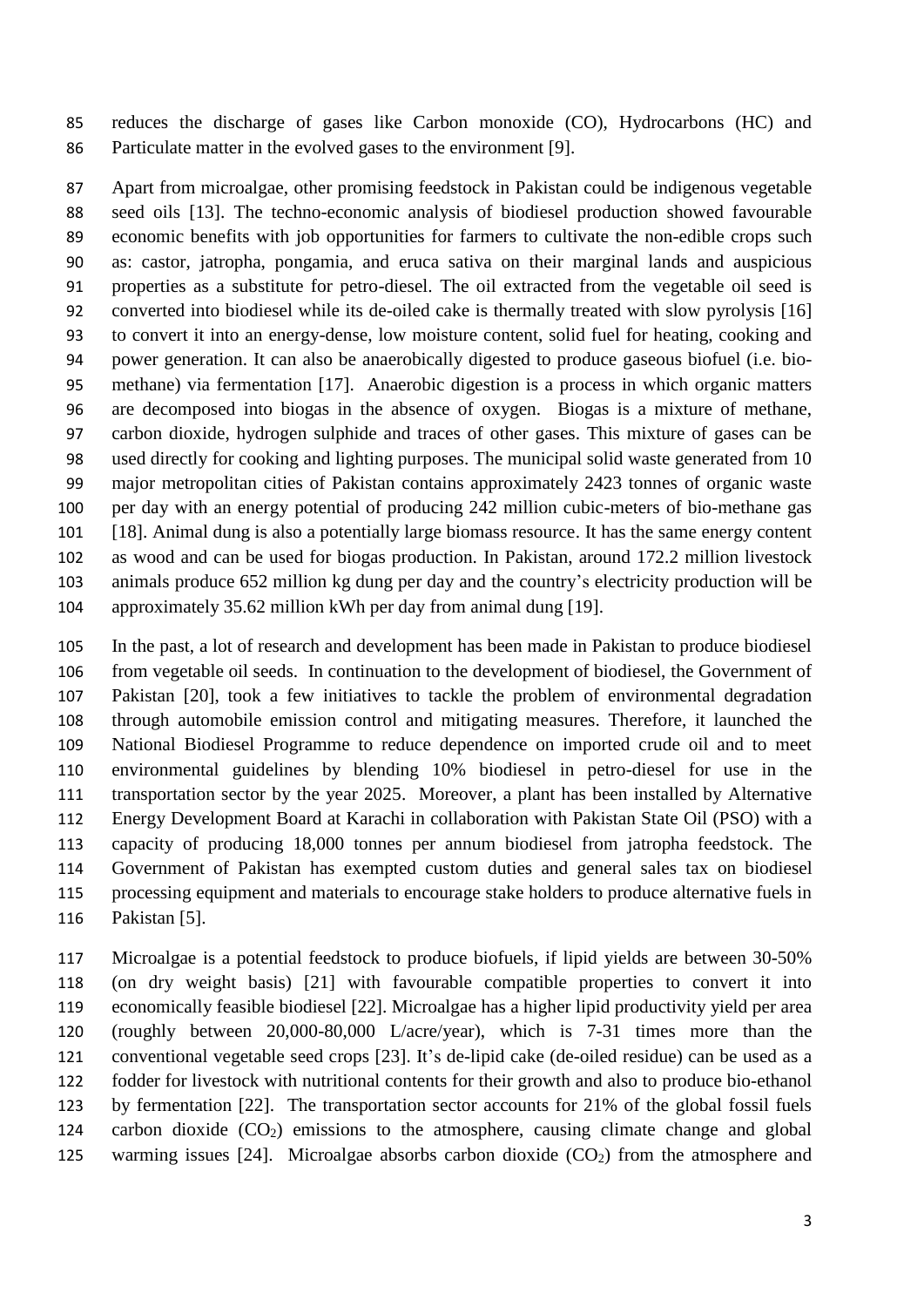thus helps in CO<sup>2</sup> sequestration and produces up to 20 times more oil per unit area than palm oil and also does not compete for land use with food crops cultivation [\[25\]](#page-23-2).

 Most of the microalgae research is focused on photoautotrophic growth of algae, which uses 129 energy from sunlight to fix carbon from  $CO<sub>2</sub>$  in the presence of water and produce biomass. Oil-rich microalgae strains are capable of producing the feedstock for a number of transportation fuels, such as biodiesel, gasoline and jet fuel, while mitigating the effects of  $CO<sub>2</sub>$  released from various sources that contribute to climate change [\[26\]](#page-23-3). Microalgae have great potential as a renewable fuel source, but, for ensuring its economic and environmental feasibility, there is a need for high-level academic and industrial research into its growth and 135 bioprocessing. New algae strains that efficiently use  $CO<sub>2</sub>$  and wastes as nutrients, novel oil extraction methods, and industrial-scale designs for fuel production are imperative for long-137 term energy sustainability [\[27\]](#page-23-4).

 Regarding biodiesel production in Pakistan, detailed research has been conducted previously on indigenous edible and non-edible vegetable oil seeds as a feedstock and its prospectus scope in Pakistan regarding social and environmental benefits [\[15\]](#page-22-14). However the research investigations on the cultivation of microalgae in the country to produce biofuels are in preliminary stages. So far, there has been quite a demand on commencing large-scale algal biodiesel projects in Pakistan by different stake holders, but very little has been done to date. This is due to the high costs and economic constraints associated with farming algae on a large scale. If a cost-effective method of producing microalgae biomass on both saline lands and sewage (waste water) is developed, economically viable algal biodiesel could become a major success in the renewable energy sector [\[28\]](#page-23-5). But one can only find limited information related to the current research and future prospects of microalgae cultivation in Pakistan as a potential candidate to produce biodiesel. This review paper is an attempt to compile the research conducted on microalgae, and its future prospects to produce microalgal biodiesel in the country, to reduce the burden on the imported crude oil for energy requirements, focussing on different types of indigenous microalgae species with favourable characteristics to grow in the local climatic conditions. Moreover, the supply chain mass balance to produce biodiesel in Pakistan is studied from the field (raw seeds) to the final product (biodiesel) having compatible properties with petro-diesel. Furthermore, the microalgae biodiesel production feasibility study in the country is also studied and presented in the paper based on more realistic assumptions. This study will be helpful for the stake holders and decision makers working on renewable biodiesel fuel production to tackle the future challenges faced by the country, make future policies and action plans.

### **2. Microalgae biodiesel production**

 The microalgae lipids contains fatty acids (triglyceride molecules), which are reacted with methyl alcohol in the presence of an acid or base catalyst to form methyl esters (also called biodiesel) and glycerol as a by-product [\[29\]](#page-23-6) as shown in **Equation 1.** The cultivated microalgae biomass is harvested, dried, grounded and then the oil is extracted by organic 165 solvent extraction method and is transesterified at  $60^{\circ}$ C for 90 mins (reaction time) in a closed reactor. After the reaction, two biphasic layers are formed with a supernatant layer of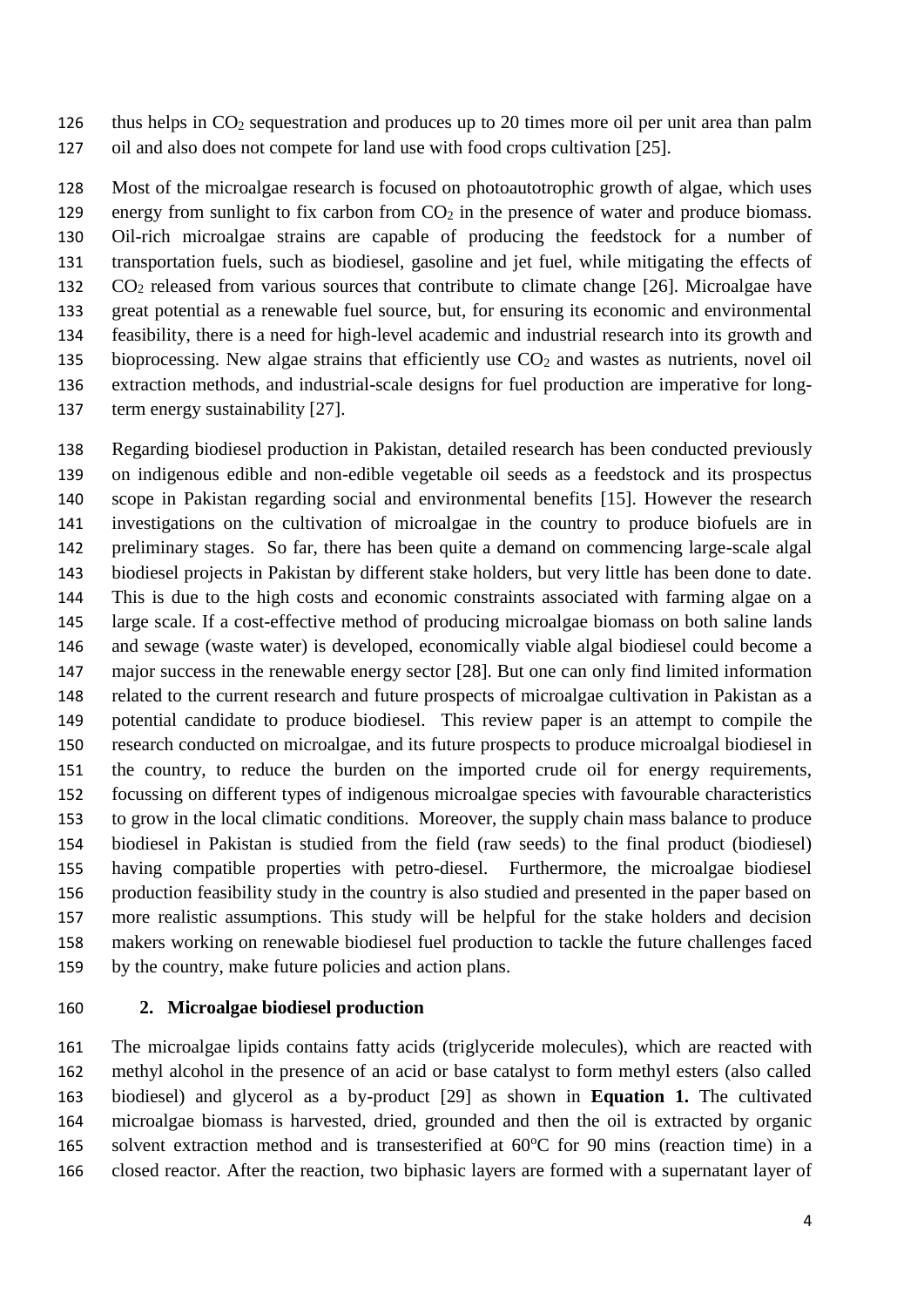biodiesel, with a bottom, dark brown layer of glycerol as a value added by-product, after the mixture is allowed to settle at room temperature. The applications of glycerol includes cosmetics, pharmaceuticals and the soap industry [\[22,](#page-22-21) [30\]](#page-23-7). Approximately, 1 part of glycerol is produced for every 10 parts of biodiesel. Biodiesel can be used as an additive (typically 20%) to reduce vehicle emissions or in its pure form as a renewable alternative fuel for diesel engines, without any engine modifications, when it is blended with mineral diesel in a neat composition [\[31\]](#page-23-8).

 $\quad$  Triglycerdide (fatty acids) + Methyl Alcohol  $\xrightarrow{catalyst}$  Biodiesel (methyl ester) + Glycerine (as a value added byproduct)  $(1)$ 

## **3. Comparison of physical and chemical properties of microalgal and vegetable oil seeds derived biodiesel**

 Comparison of physical and chemical properties of vegetable seed oil and microalgae oil biodiesel is shown in **Table 1**. It was found that the microalgae oil's physical and chemical properties are comparable with soybean oil, and can be used as a feedstock to produce biodiesel. The kinematic viscosity was found to be higher in algal lipids compared with soybean oil due to difference between the oil and lipid's (fat's) melting points [\[32\]](#page-23-9). Moreover, the microalgal oil is found having an increased 4% higher heating value as compared to the soybean oil. The viscosity and density values of methyl esters produced via the transesterification process [\[14\]](#page-22-13), decrease considerably for both the feedstocks (i.e. microalgal oil and soybean oil), bringing the values within the permissible range of biodiesel standard ASTM D6751. The presence of long chain saturated and unsaturated fatty acids (octadecanoic acid (C-18:0), oleic acid (C-18:1) and linoleic acid (C-18:2) affects biodiesel combustion quality with higher cetane number due to shorter ignition delay period [\[33\]](#page-23-10). The microalgal biodiesel is found having higher cetane number as compared to soybean biodiesel as presented in **Table 1.** The cold flow properties of soybean biodiesel such as cloud and pour point were found to be lower than microalgal biodiesel. This is mainly due to the lower level of palmitic acid (saturated fatty acid) in the microalgal oil [\[34\]](#page-23-11). Although the presence of some unsaturated fatty acids increased the pour point and cloud point of the microalgal biodiesel, microalgae with its high biomass productivity rate can be considered as a proper source of biodiesel production [\[35\]](#page-23-12). The flash point of biodiesel produced from microalgae was found to be lower as compared to the soybean oil [\[30\]](#page-23-7), but it is acceptable keeping in 200 view the safety and storage of the fuel with minimum value of  $130^{\circ}$ C as prescribed by the ASTM D6751.

# **4. Comparison of engine performance and emission testing of microalgae and vegetable seed biodiesel:**

 Environmentally friendly biodiesel fuel provides significantly reduced emissions of carbon monoxide, particulate matter, unburned hydrocarbons and sulphur oxides compared to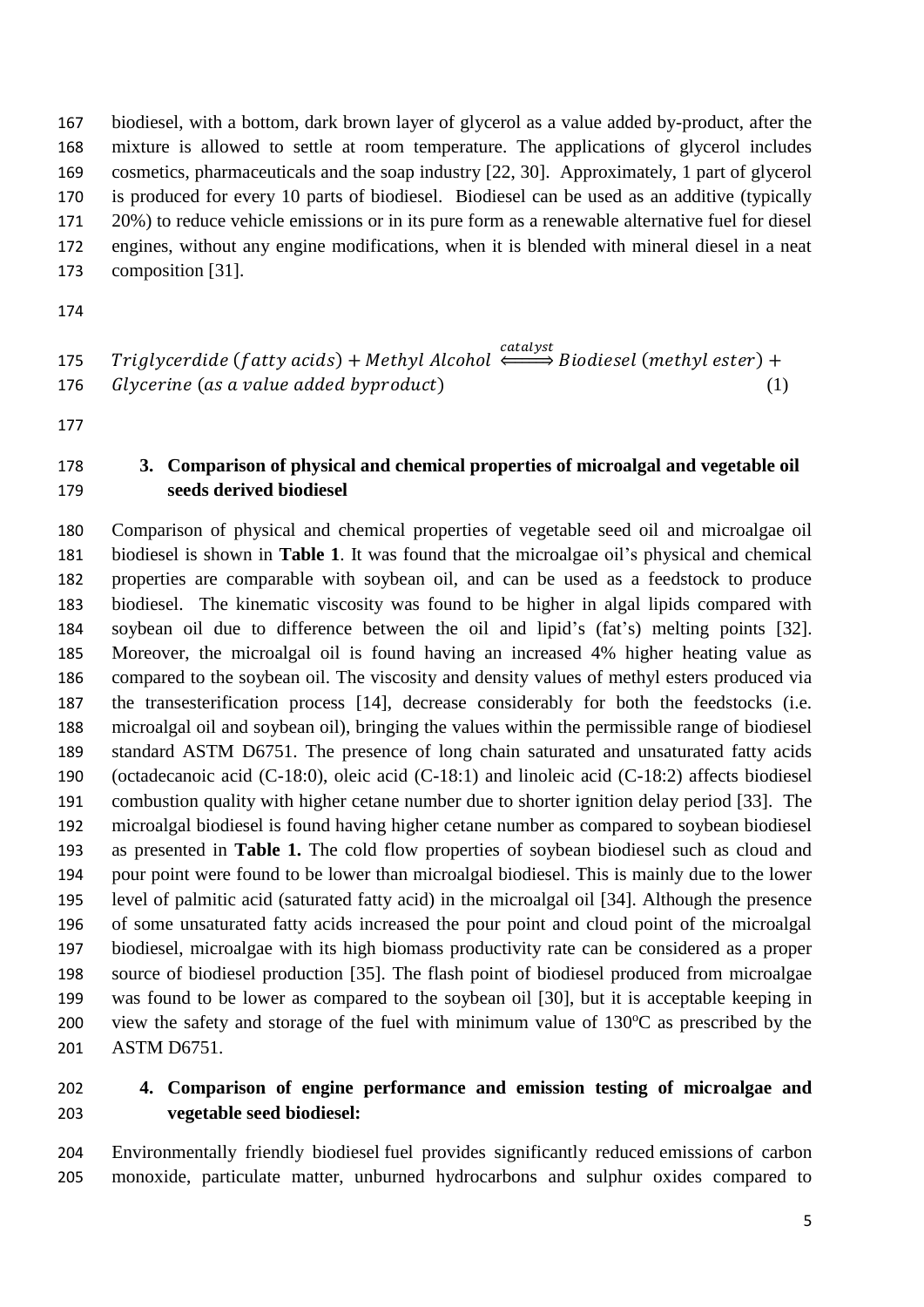conventional petroleum derived diesel. The emission analysis observed combustion of B20 mixed (jatropha and pongamia) biodiesel fuel blend with 60% and 35% lower emission of carbon monoxide and sulphur dioxide respectively in contrast to petroleum diesel. The result 209 showed that  $NO<sub>x</sub>$  emissions were 10% higher from biodiesel fuel, as compared to conventional diesel fuel. This is due to the high exhaust temperature of biodiesel combustion combining the oxygen content emitted in the exhaust with atmospheric nitrogen (79% in the atmosphere); however, this drawback of biodiesel emissions may be reduced by EGR (Exhaust Gas Recirculation) technology. The research also revealed that B20 mixed biodiesel fuel can be used, without any modification, in a compression ignition engine [\[36\]](#page-23-13).

215 In another study, the power (hp), torque (N-m) and brake specific fuel consumption  $(g/MJ)$  across a range of engine speeds was also compared, favourably to values determined for soybean biodiesel. Analysis of exhaust emissions (unburned hydrocarbon HC, CO, CO2, O<sup>2</sup> 218 and  $NO<sub>x</sub>$ ) showed that all biofuels produce significantly less CO and HC than petroleum 219 diesel. Surprisingly, the microalgal biodiesel was found to have the lowest  $NO<sub>x</sub>$  output, even lower than petroleum diesel. The low prevalence of shorter chain length fatty acids present in 221 microalgal oil likely contribute to its low  $NO<sub>x</sub>$  emissions, which makes it an attractive and competitive option in contrast to petroleum diesel [\[37\]](#page-23-14). **Table 2,** depicts the comparison of emissions from petroleum diesel and microalgae biodiesel fuels, showing reduced emissions of CO, unburned HC, and NOx from microalgae biodiesel in contrast to petroleum diesel. Oxygen content present in biodiesel is about 11%, due to which, it has better combustion properties and therefore has less exhaust emissions [\[15\]](#page-22-14).

 Furthermore, the engine performance test showed maximum power at 3500 rpm with 8.5 hp recorded with petroleum diesel, followed by soybean biodiesel with 8.2 hp and the least with microalgal biodiesel with 7.8 hp. The torque generated from petroleum diesel was 15.5 N-m, while soybean biodiesel having 15.2 N-m and microalgal biodiesel 14.8 N-m. The engine power and torque generated by algal biodiesel is approximately 7-10% lower than the petroleum diesel, but these values are negotiable in terms for achieving the environmental and sustainable development. The brake specific fuel consumption (BSFC) from petroleum diesel combustion was 105-120 g/MJ, while soybean biodiesel was 122-145 g/MJ and microalgal biodiesel was 120-148 g/MJ, having the highest value [\[37\]](#page-23-14). The particulate matter emissions were significantly reduced by blending 20% with biodiesel as compared to petroleum biodiesel, due to the high amount of long chain and level of unsaturation fatty acids [\[38\]](#page-23-15). Moreover, a life cycle assessment on GHG (greenhouse gases) emissions from microalgae biodiesel, based on detailed mass and energy balances, showed 70% lower than those of petroleum diesel, meeting the minimum 60% GHG reduction requirements for the European Union Renewable Energy Directive [\[39\]](#page-23-16).

### **5. Closed carbon cycle and energy balance of biodiesel**

243 Biodiesel reduces net carbon dioxide  $(CO<sub>2</sub>)$  emissions by 78 % compared to petroleum diesel. 244 This is due to biodiesel's closed carbon cycle as the  $CO<sub>2</sub>$  released into the atmosphere when biodiesel is burned is re-absorbed by growing plants, which are later processed into fuel [\[40\]](#page-23-17) 246 or, in other words, the plantation of energy crops is helpful in mitigating  $CO<sub>2</sub>$  present in the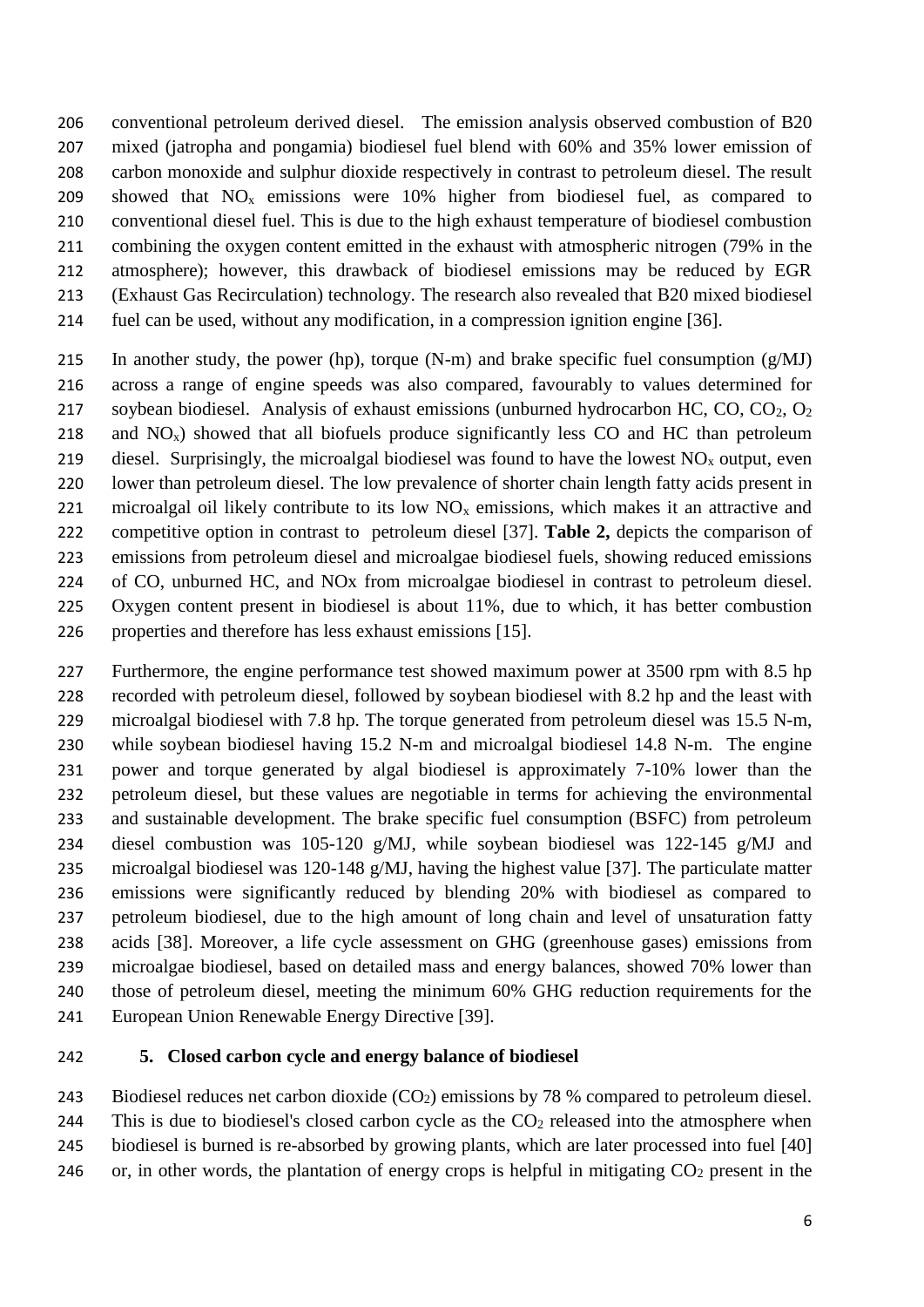- atmosphere due to the combustion of biodiesel [13]. Its environmental benefits are shown 248 during the combustion in the engines, given that their emissions of  $CO<sub>2</sub>$  correspond to the amount that was sequestrated from the atmosphere during the growth of these plants, resulting in a closed carbon cycle [\[41\]](#page-23-18).
- 

 Moreover, another advantage of biodiesel is a positive energy balance compared to other alternative fuels and also in terms of effective use of fossil energy resources, i.e. biodiesel yields around 3.2 units of fuel product energy for every unit of fossil energy consumed in the life cycles. By contrast, the petroleum diesel life cycle yields 0.83 units of fuel product energy per unit of fossil energy consumed for its production [\[42\]](#page-23-19).

## **6. Microalgal oil fatty acid compositional analysis**

 The oil's fatty acid composition has an effect on the performance of the biodiesel fuel produced. The algal and vegetable seed oils show more or less similar fatty acid composition (see **Table 3**). Increasing the carbon to hydrogen ratio increases the duration of ignition delay. The number of double bonds present in the fatty acid have more impact on ignition delay than an average carbon chain length [\[33\]](#page-23-10). Algal oil has quantitatively less fatty acids with double bonds, thus, with low C:H molar ratio, has a shorter ignition delay period (thus having higher cetane number with complete fuel combustion property) and is more suitable as compared to vegetable oils such as soybean, palm, sunflower and rapeseed [\[43\]](#page-23-20). Palmitoleic acid is the most commonly occurring fatty acid in the microalgae lipids, while C15:0, C16:0, C14:1 and C18:1 are the next commonly occurring acids. The unsaturated acids were found in larger proportion (46.50-70.46%) than saturated FAs (16.82- 39.20%) [\[44\]](#page-24-0). The major fatty acids present in the composition of the algal lipids contain palmitic (C16:0), oleic (18:1) and linoleic (18:2), which has a direct impact on the biodiesel fuel properties. Higher oleic acid (C18:1) content in the algal oil improves the oxidation stability and decreases cold filter plugging problems during winter conditions [\[45\]](#page-24-1).

# *7.* **Algal biodiesel research (studies conducted on indigenous species of micro and macro algae found in Pakistan)**

 The cultivation of microalgae in Pakistan to produce biofuels is in its preliminary stages. So far, there has been quite a demand on commencing a large-scale algal biodiesel project in Pakistan by different stake holders, but very little work has been done to date; this is due to the high costs and economic constraints associated with farming algae on a large scale. If a cost-effective method of producing algae on both saline lands and sewage waste water is developed, algal biodiesel could become a major success in Pakistan [\[28\]](#page-23-5). The potential of biodiesel production can be made economical by growing microalgae (also called 'kai' in Urdu, the national language of Pakistan) in the ponds build on marginal land, using saline water or waste water. The amount of land required for growing algae is also minimal as compared to other vegetable oil yielding crops. There are many species of microalgae identified, which are suitable for cultivation in Pakistan due to the favourable climatic conditions [\[46\]](#page-24-2). In the last decade, biodiesel production in Pakistan from microalgae is getting importance and research is being conducted to cultivate microalgae on marginal land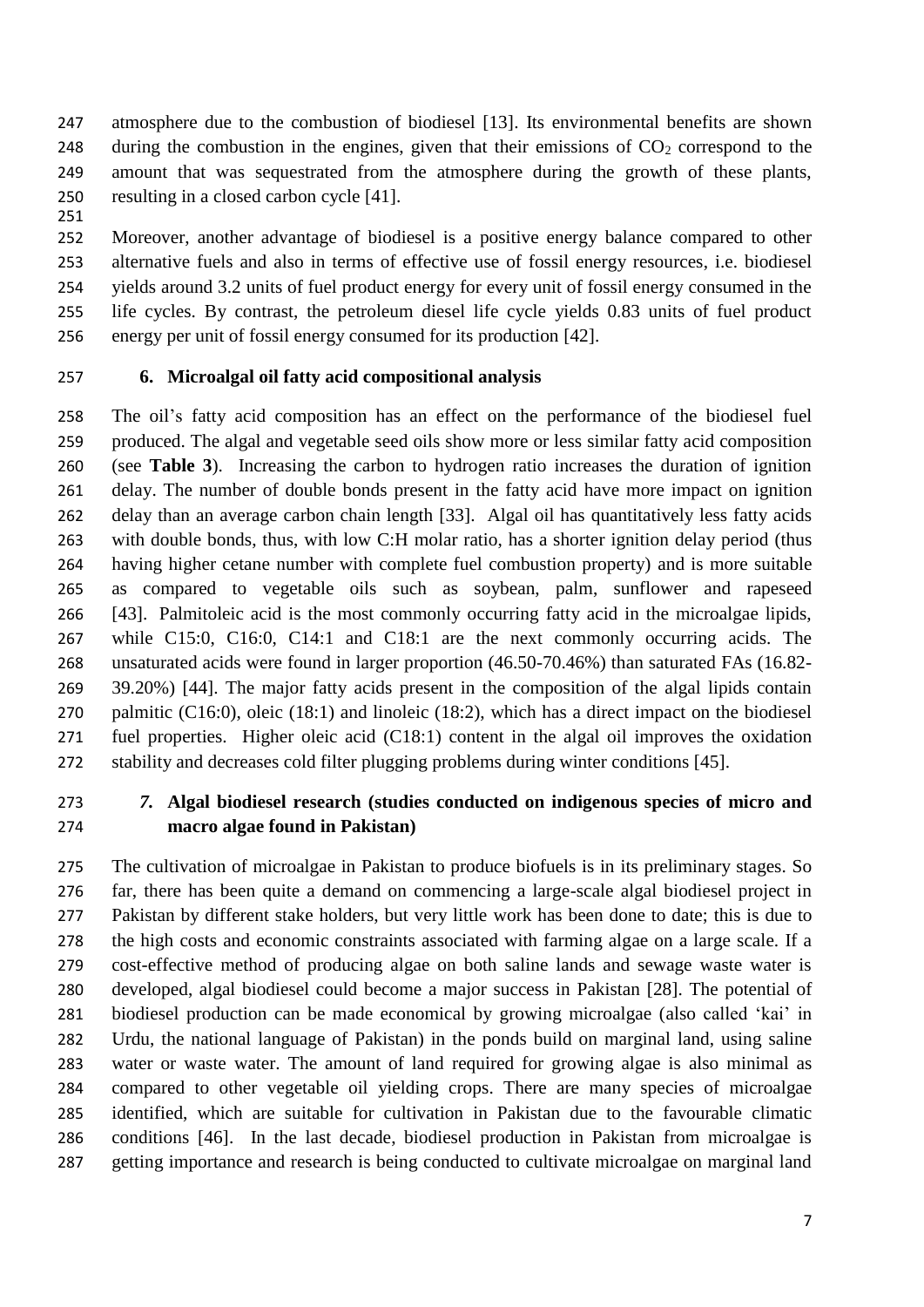or saline land to avoid competition with the arable land used for growing edible crops [\[1\]](#page-22-0). In the country, 28 million hectares of land is unutilized due to water scarcity, high temperature, and soil salinity and can also be utilised for microalgae cultivation. Researchers at HEJ Institute of Chemistry investigated six different species of microalgae and macroalgae to produce biodiesel, namely *Scenedesmus quadricauda*, *Scenedesmus acuminatus*, *Nannochloropsis* sp., *Anabaena* sp., *Chlorella* sp. and *Oscillatoria* sp. They were isolated from fresh and marine water resources of southern Pakistan and the GC-MS/MS analysis of their fatty acid methyl esters (FAMEs) were compared. *Scenedesmus acuminatus* contains the highest oil content (17 % by weight) among all six microalgal strains, whereas *Oscillatoria* sp., was found to have highest biomass productivity rate of 2166 mg/ day/ L. Fatty acid profiling of the biodiesel produced from the microalgal oil from all these six species showed high content of saturated and monounsaturated FAMEs with favourable properties as a diesel fuel. The physical and chemical properties such as density, kinematic viscosity, iodine value, higher heating value and cetane number of the biodiesels were found to be within the permissible range of the international biodiesel standard ASTM D 6751 [\[33\]](#page-23-10). The Department of Botany at the Government College University conducted a research investigation, comparing the lipid extraction yield from the macroalgae species *Cladophora*  sp. with *Oedogonium* sp. and *Spirogyra* sp. The results showed that *Cladophora* sp. produces a higher quantity of biodiesel than *Oedogonium* sp., and that the biomass productivity rate of *Spirogyra* sp. was also higher than both the algal specimens in comparison. After oil extraction, the biomass may be used for livestock fodder, ethanol production and also in the paper manufacturing industry [\[22\]](#page-22-21). In another study, the Sustainable Development Study Centre at the Government College University investigated the biodiesel production efficiency of indigenous *Chlorella vulgaris*, *Rhizoclonium hieroglyphicum* and mixed algae cultures by a transesterification process. The biodiesel yield from extracted oil was calculated as *C. vulgaris* (95%), followed by *R. hieroglyphicum* (92%) and the least yield was by the mixed algae culture (91%). The biodiesel produced from *C. vulgaris, R. hieroglyphicum* and the mixed algae culture samples were characterized by determining kinematic viscosity, flash point, specific gravity, cetane number, iodine value, acid number, carbon residue, sulfated ash, sulphur and water contents. Properties of biodiesel were compared and were found to be compatible with ASTM D 6751 standard [\[30\]](#page-23-7).

 Furthermore, a Pakistani researcher at Mie University of Japan has claimed that the nation could benefit by harnessing its 27–28 million acre saline lands for algal farming, creating employment opportunities and bring benefit to the rural community [\[47\]](#page-24-3). Other researchers have identified four strains of algae suitable for cultivation in Pakistan's deserts [\[28\]](#page-23-5) with satisfactory lipid yields i.e. ~ 40 % by weight: *Haematococcus pluvialis, Microcoleus vaginatus, Chlamydomonas perigranulata*, *Synechocystis*.

 However, it was observed that total lipid contents of the microalgae cultivated for biofuels in wastewater may be lower than the one observed in synthetic medium. So a cost-benefit analysis should be undertaken to justify cases in which the nutrients might not be sufficient for supporting algae growth and nutrient supplementation may be required, and the left-over biomass may be characterized for its use in bio-methane production as a carrier for bio-fertilizers, direct application as bio-fertilizers, solid bio-char fuel and mixing with animal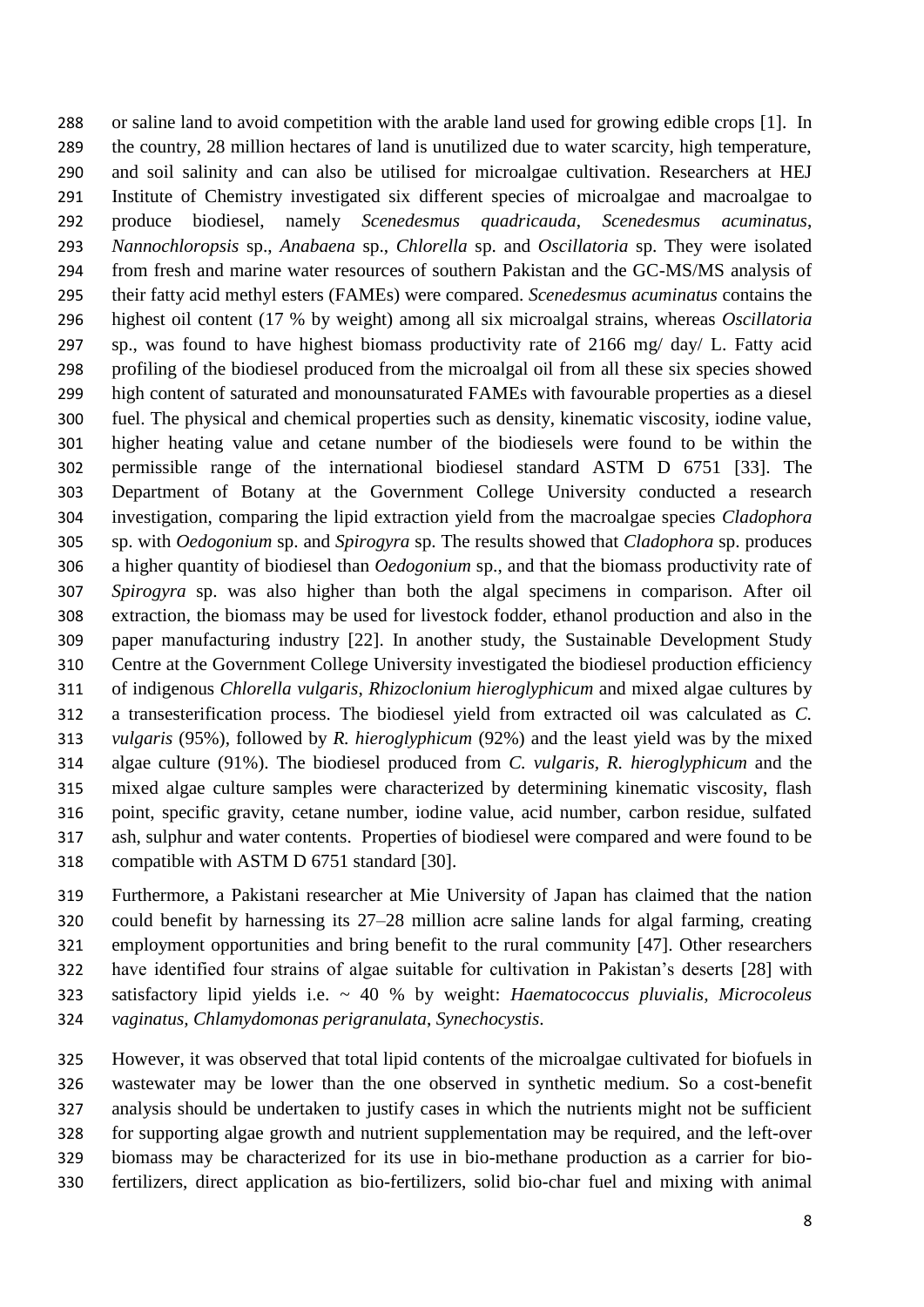feed (especially biomass with higher protein contents). Different species of microalgae have been studied under various experimental designs such as nutrient starvation and heterotrophic conditions to evaluate lipid yield and lipid productivity rate. However, *chlorella* sp. and *Scenedesmus* were found to be the most suitable for cultivation in waste water systems to produce alternative fuels such as biodiesel and biogas [\[48\]](#page-24-4). Additionally, agricultural and industrial waste water along with different animal wastes (poultry and cow) as growth medium (rich with nutrients) were used for microalgae cultivation and significant increases in lipid content and biomass yield were observed in mixotrophic conditions [\[49\]](#page-24-5).

 A hypothetical study suggested the cultivation of microalgae in Pakistan with agricultural/ industries waste water effluent containing nutrients such as nitrogen, phosphorus and 341 potassium. The temperature in most parts of the country does not drop below 15  $^{\circ}$ C throughout the year and Pakistan is blessed with excellent sunlight intensity ranging from 5-7 kWh/m<sup>2</sup>/day during 300 or more clear days per annum and these climatic conditions are ideal for microalgae cultivation. Extensive studies have been carried out to use microalgae for wastewater treatment and simultaneous energy production by utilising microalgal biomass as a feedstock to produce biofuels. The nutrient requirement can be reduced by using wastewater as a growth medium. However, pre-treatment of wastewater is necessary before feeding it to microalgae in order to remove contamination, which is a quite expensive step. Research should be carried out to characterize different types of wastewaters suitable for microalgae cultivation. Moreover, low-cost methods should be devised to control contamination [\[50\]](#page-24-6).

 A research study at Pakistan Council for Scientific and Industrial Research (PCSIR) was initiated on the biofuel production from microalgae. Microalgae samples were collected from both marine and fresh water. A total of sixteen species were identified up to the generic level and isolated for cultivation, out of which twelve belong to marine and four to fresh water. The marine genera identified were *Chaetoceros, Thalllassiosira, Nitzschia, Fragilaria, Cyclotella, Skeletonema, Dunaliella, Chlorella, Nannochloropsis, Spirulina*, and *Oscillatoria*, whereas the fresh water genera identified were *Chlamydomonas, Scenedesmus, Zygonema*, and *Stichococcus.* The cultures of the species mentioned above were maintained in the laboratory. The mass culture of only four genera was successful under outdoor conditions. The genera include two marine viz. *Chaetoceros* and *Cyclotella* and two fresh water viz. *Chlamydomonas* and *Scenedesmus* (see microscopic images in **Figure 1**). All genera mentioned above had a rapid growth and wide tolerance to the environmental parameters. The cultivated microalgae was harvested, filtered and dried to analyze lipid yields.

 The unpublished results from PCSIR showed that the lipid content of some indigenous microalgal strains, namely *Chaetoceros* sp., *Cyclotella* sp., *Scenedesmus* sp., *Chlamydomonas* sp., and mixed green algae (various species) under normal growth conditions in an open pond was found to be between 1.5 to 16.6 % by weight. Algae can accumulate 1% to 84 % of lipids by weight, which greatly depends upon the type of algal strain and combination of suitable growth conditions such as nutrient level, light intensity, temperature and type of production system. It has been observed that the microalgae species of cold climatic conditions are typically considered higher lipids producers within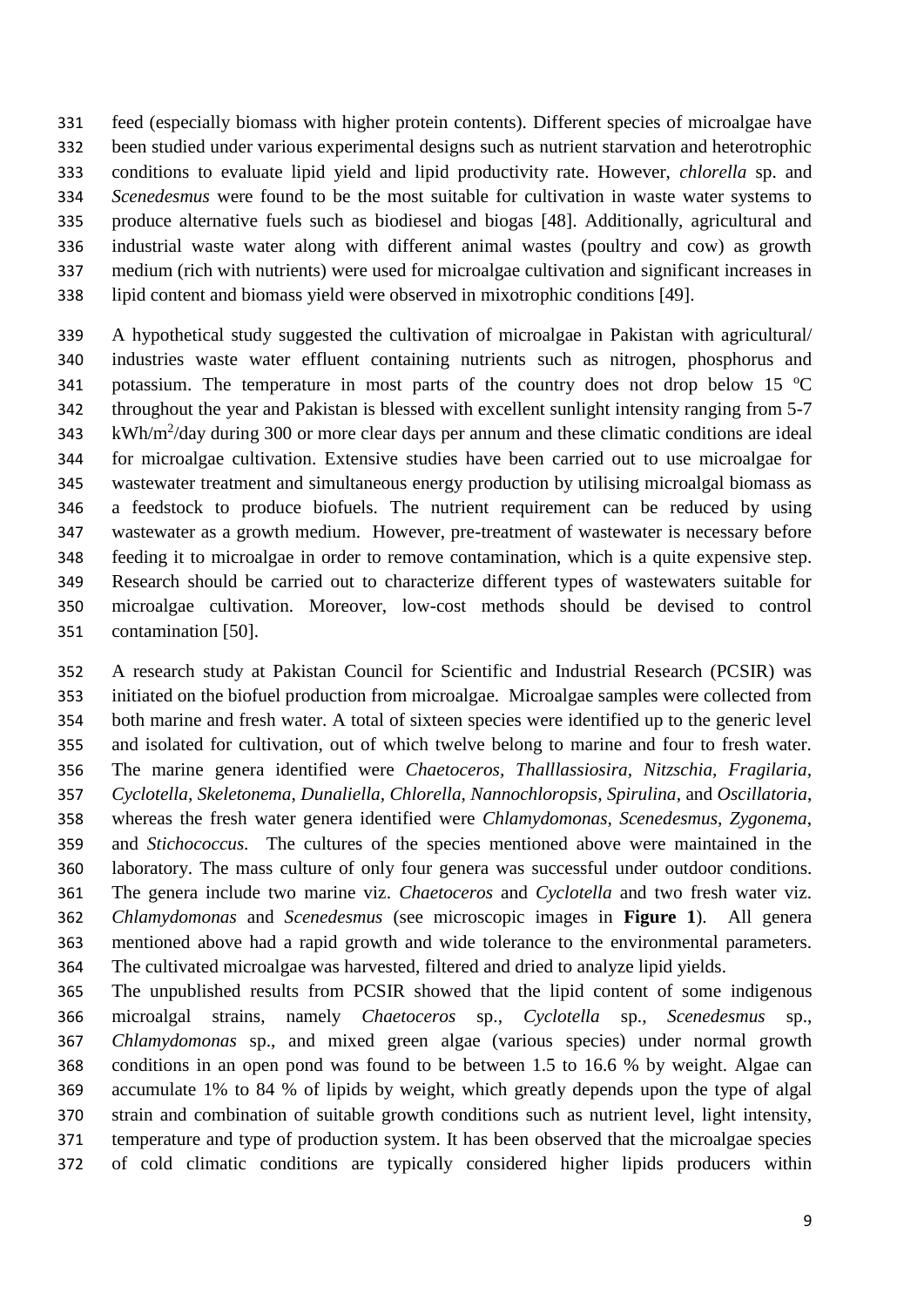373 temperatures of 15- 25 °C [\[51\]](#page-24-7). However, further investigation is required to get the optimum conditions for higher biomass productivity and lipid yields for outdoor cultivation in the cold season.

 Scientists at the National University of Sciences and Technology (NUST) cultivated *Chlorella vulgaris* in a closed photo-bioreactor (20 L) in a controlled environment to produce biodiesel and characterised its properties. Higher biomass productivity was obtained, and the dried biomass was then subjected to supercritical carbon dioxide extraction. The maximum biodiesel yield was achieved at 5,000 and 9,000 psi at 50 and 80°C. The yield of more than 99% is achieved under both conditions. The quality of the biodiesel produced was found to be in accordance with the ASTM D6751[\[52\]](#page-24-8).

 An open pond (approximately 15000 gallons) is used to treat domestic waste water at the NED University of Engineering and Technology for irrigating and watering the plants in the campus. The influent Biochemical Oxygen Demand (BOD) and Chemical Oxygen Demand (COD) values were 260 mg/L and 371 mg/L respectively, while the treated effluent was having values of 256 mg/L BOD and 366 mg/L COD. The results were found to be satisfactory in terms of reducing the organic pollutant load in treated waste water according to the NEQS (National Environmental Quality Standards, Pakistan). The influent and effluent dissolved oxygen levels were 0.42 mg/L and 0.36 mg/L respectively. The quantitative analysis showed algal biomass yield as 0.381 g/L and the total lipid content was 10-15 % by weight, extracted by the Bligh and Dyer method (unpublished results).

 The fresh water species such as *Chlorella vulgaris* and *Scenedesmus* are the most promising species of microalgae that can be cultivated in Pakistan, with favourable climatic conditions for their growth [\[49\]](#page-24-5) and suggest potential to produce biodiesel [\[53\]](#page-24-9). It was observed that *chlorella vulgaris* has high flexibility to adapt to diverse culture conditions and was tested as a biofuel feedstock that can be cultivated under phototrophic and heterotrophic conditions, and the biodiesel produced from it complies with international biodiesel standard ASTM D6751 and European standard EN-14214. It can accumulate 63% lipid content when 400 cultivated at  $25^{\circ}$ C under nutrient depleted conditions [\[54\]](#page-24-10).

## **8. Socio-economic analysis of microalgae biodiesel for Pakistan**

 Pakistan is blessed with a lot of natural resources and those resources can be utilized to bring economic and sustainable environmental stability in the country through renewable microalgal biodiesel production. The economic benefits of a biodiesel industry would include value added feedstock, an increased number of rural manufacturing jobs, increased income taxes, increased investments in plants and equipment, an expanded manufacturing sector, an increased tax base from plant operations, improvement in the current account balance and reductions in health care cost due to improved air quality and greenhouse gas mitigation [\[14\]](#page-22-13). 

 The microalgae cultivation on the marginal land of Pakistan (~ 350,000 acres) would not compete with the arable land to grow food crops such as wheat, sugarcane, cotton, and rice, which together account for more than 75% of the value of total crop output. This will bring employment opportunities in the rural areas having around 70% of the whole country's population, facilitating farmers to get their earnings based on utilizing their idle non-arable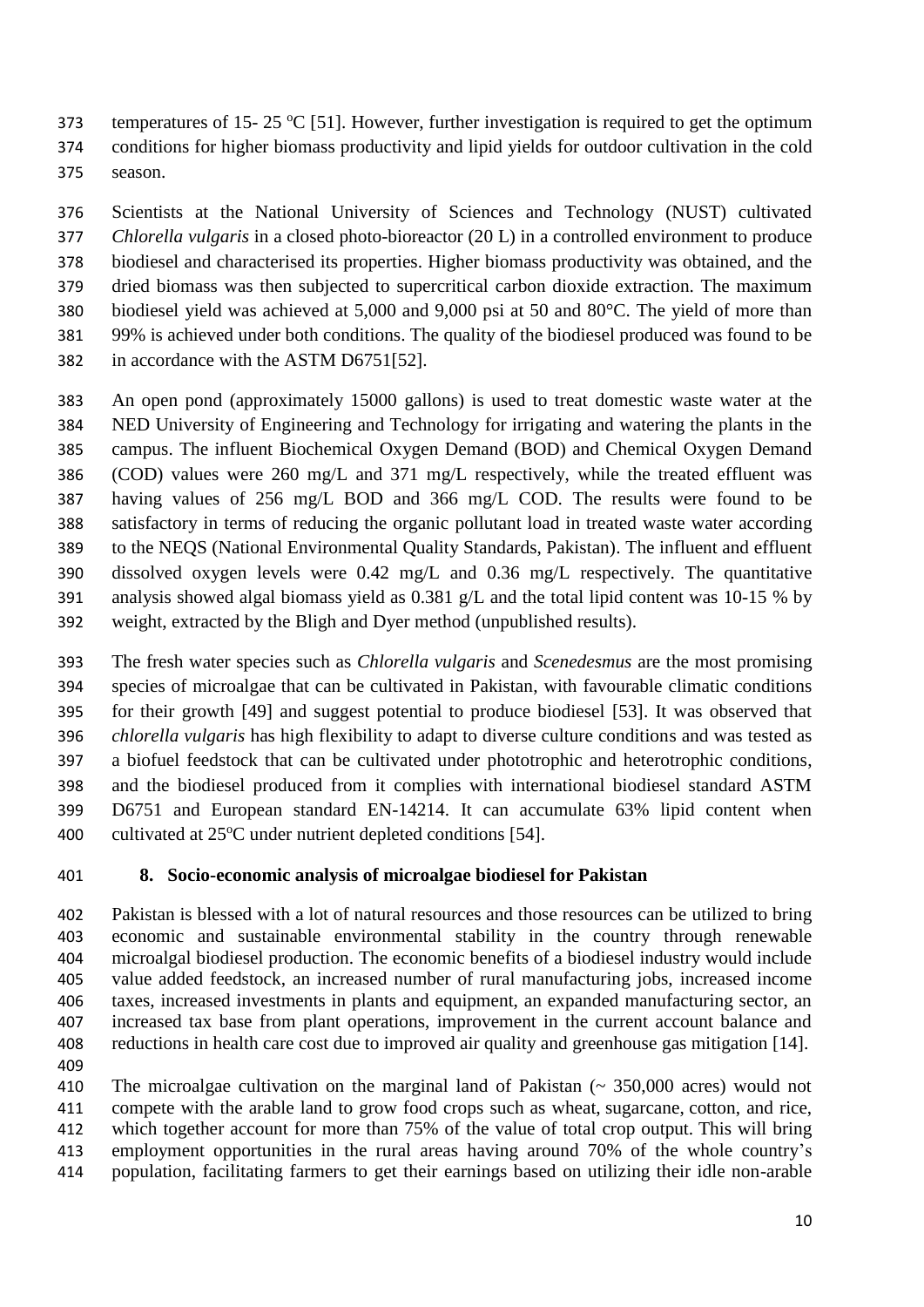lands productively. The extracted microalgae oil will be used as a feedstock to produce biodiesel, whilst its de-oiled cake can be used to produce bio-methane by anaerobic digestion for heating and cooking purposes in domestic use. This will provide sufficient support to the energy sector to meet the domestic requirements of the farmers, improve their well-being and bring socio-economic progress to the entire community. Moreover, the microalgae biomass contains high value added products such as carbohydrates and proteins that can be extracted for their use as health/nutritional supplements in the nutraceutical and pharmaceutical industries.

 The additional benefit of the biodiesel manufacturing process is the recovery of glycerol as a major by-product (one part of glycerol is produced for every ten parts of biodiesel) [\[14\]](#page-22-13). It is used as a feedstock in pharmaceutical, cosmetics, soap manufacturing and for the production of hydrogen fuel. Attempts are also made to use the crude glycerol to cultivate microalgae as a source of carbon, and it can be directly used in combustion, composting, anaerobic digestion, animal feeds, and thermochemical/biological conversions to produce value-added products.

 Sustainable development in the renewable energy sector is necessary to reduce dependence on imported fossil fuels, to cut down the crude oil import bill. The importance of environmentally-friendly biodiesel fuel has been realised in the last few decades to reduce burden on the foreign reserves for producing petro-diesel from crude fossil oil. The current daily import of 346,400 barrels/day of crude oil in the country produces 4,156,800 gallons/day petro-diesel (for every 1 barrel of crude oil, approximately 12 gallons of petro- diesel is produced). Using 10% blended biodiesel fuel with petro-diesel as the set target under the National Biodiesel Program by the Government of Pakistan will proportionally reduce the quantity of diesel consumption by 415,680 gallons/day (i.e. saving 34,640 barrels/day of imported crude oil at US\$32/barrel and in return saving around valuable foreign reserves of US\$1,039,200/day for the country [\[55\]](#page-24-11).

 Developing a focused programme to harness microalgae biodiesel can be extremely beneficial for a developing country like Pakistan, which consumes approximately 8 million tonnes of diesel annually in the transportation and agricultural sectors and in various other industries. Autotrophic microalgae, which are capable of synthesising their own food from inorganic materials using light and producing oil as a by-product, can be cultivated on 350,000 acres of uncultivated tracts of marginal semi-arid land to make biodiesel production commercially viable in Pakistan. The country's solar radiation (5.1-6.2 kilowatt hour/square metre/day) is also best suited for microalgae cultivation which optimally requires 4.52 kilowatt hour/square metre/day. The microalgae are also quite versatile in their use, with its value added by-product in the form of glycerol having a market value of \$36/litre (Rs3, 582/litre), and its prime consumers being pharmaceutical, cosmetic and soap industries. Similarly, worthy carbohydrates \$14.25/kg (Rs1, 418/kg) and proteins \$82/kg (Rs8,159/kg) found in microalgae are used as nutritional supplements [\[10\]](#page-22-9). The residual de-oiled cake is biodegradable and can be fermented in an anaerobic digestion reactor to produce environmentally friendly bio-methane which can be used as a cheap burning fuel in the rural areas of Pakistan, where about 70% of the total population of Pakistan lives [\[15\]](#page-22-14) and can use it for domestic heating and cooking purposes [\[55\]](#page-24-11).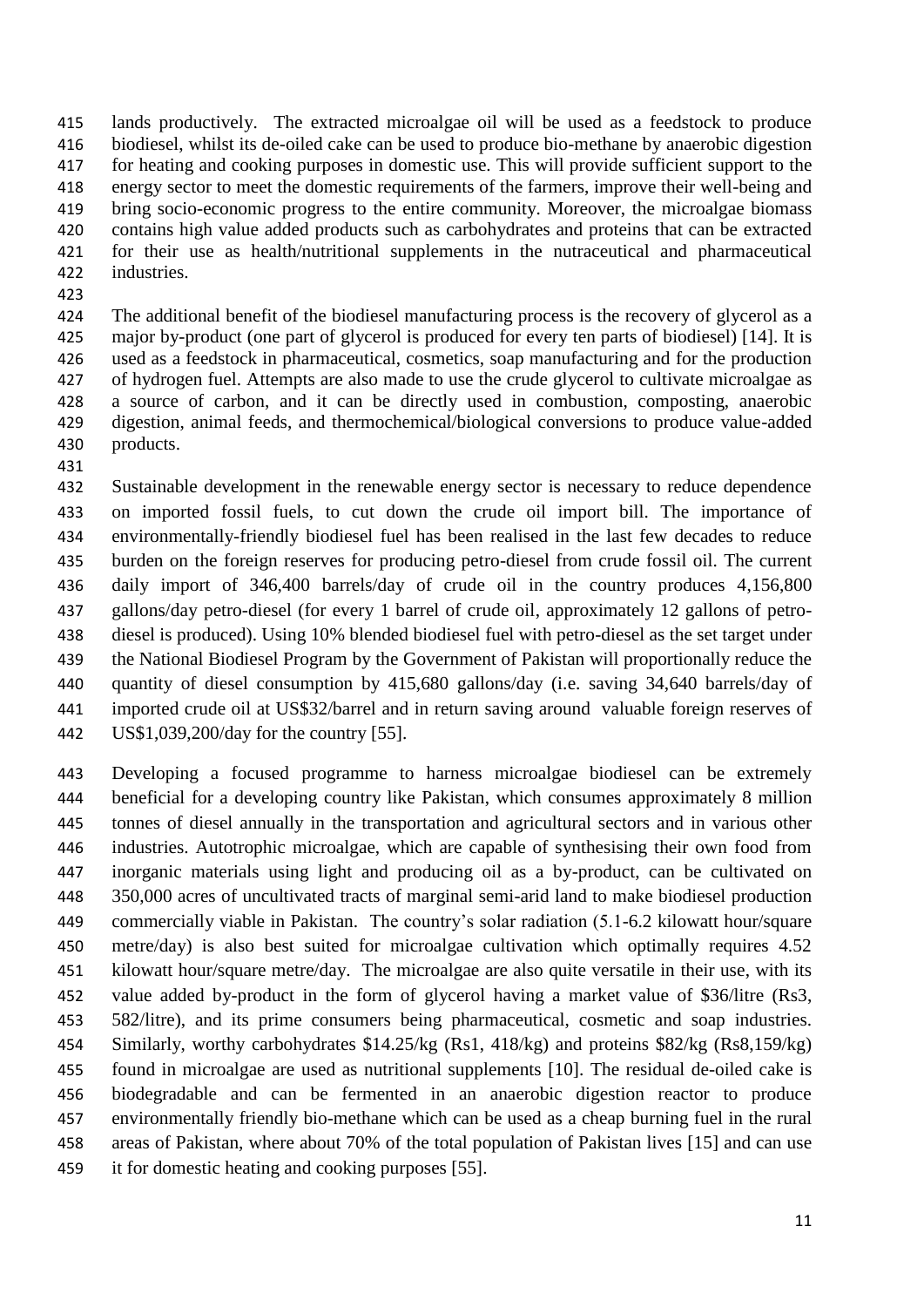Approximately, one acre of sunflower produces 350 litres of biodiesel, while one acre of microalgae produces 92,000 litres of biodiesel [\[56\]](#page-24-12), with glycerol as a by-product. The protein and carbohydrates extracted from microalgae can be used as animal feed and nutritional supplements [\[57\]](#page-24-13). The biodiesel fuel provides sustainable benefits to the rural communities such as improved energy security and can be used to run agricultural farm machinery, transporting feedstock, livestock, etc [\[55\]](#page-24-11).

- The potential socio-economic advantages of microalgae cultivation in Pakistan will be [\[46\]](#page-24-2):
- 467 As a local feedstock to locally produce biodiesel.
- Can be grown in saline and waste water ponds.
- Its biomass can be burned to produce heat and energy.
- Algae culture grown material can be transformed into bio-methane.
- 471 Biological hydrogen production by algae is also possible for use in fuel cells.
- 472 Pollution-free, greener Pakistan.
- Bring employment opportunities for farmers and labourers.
- Boosting prosperity in the rural areas of the country.
- 475 Reduction in fossil fuel import, saving foreign exchange reserves.
- Bring socio-economic and environmental benefits to the consumers.
- Cheapest raw material to produce liquid and solid fuels for cooking and heating purposes.
- Utilization of uncultivated areas for indigenous energy generation resources.
- Extraction of protein and carbohydrates as dietary supplements.

 A simplified process for biodiesel production from jatropha cultivation farm field to supply chain mass balance is calculated, excluding production consumables such as energy, and is presented in **Table 4**. The vegetable oil seed feedstock (100 kg) grown by farmers is crushed to recover oil (approximately 43 % by weight) which comes to 43 kg with a useful by- product i.e. de-oiled cake (57 kg). The resultant extracted crude oil (43kg), along with methyl alcohol (3.57 kg) and 0.43kg caustic soda as catalyst ( i.e. 1% by weight of oil), is then used asa feedstock for the biodiesel plant producing biodiesel (38.7 kg) and the co-product glycerol (4.3kg), because the principle byproduct of biodiesel production is crude glycerol, which is about 10% by weight of vegetable oil as mentioned by Yang *et al* [\[58\]](#page-24-14). The methyl alcohol and the catalyst used for the conversion of vegetable oil into biodiesel is recovered, i.e. 4 kg as shown in the table, and can be recycled. Furthermore, in order to reduce the production cost of jatropha biodiesel, its de-oiled cake is converted into gaseous combustible fuel with the fermentation of the biomass in a closed reactor in the absence of oxygen, converting the organic matter into bio-methane (biogas) for cooking/heating, lighting and power generation purposes in domestic use. It offers a promising alternative route for converting biomass into bio-gas (whose major constituent is methane gas; approximately 50- 75 percent by volume) with an energy value between 20-26 mega joules/cubic meter (whereas the natural methane gas has an energy value of 40MJ/kg). About 20kg of wet de- oiled biomass can produce one cubic meter of biogas/day which is approximately equivalent to generating 6kWh power. The 6kWh power is sufficient energy to power three 100W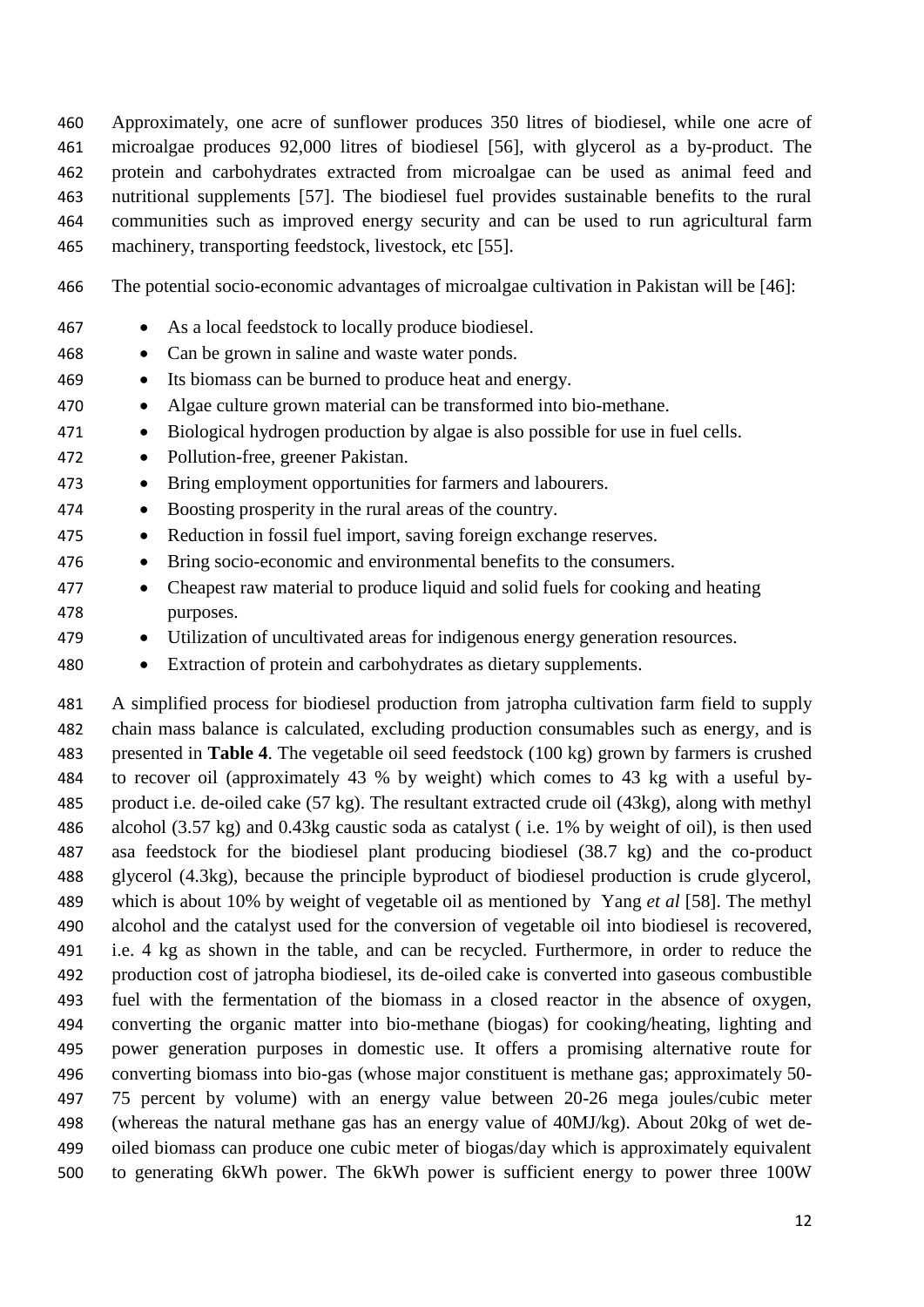incandescent bulbs for 20 hours. The residue sludge after producing biogas is then used as a natural organic fertiliser, rich in nitrogen, phosphorus and potassium, for farming edible crops [\[55\]](#page-24-11).

 However, microalgal oil is not affordable at its current price. Thus, there is an urgent need to improve the economics of microalgal biofuels by optimizing the whole process of biofuels production. The cost of microalgae biofuels mainly depends on its cultivation and during cultivation, carbon supply is the most important nutrient source which controls the growth rate (recycling of biodiesel production by-product glycerol as a carbon source for its cultivation can reduce its production cost) and increase its lipid productivity [\[50\]](#page-24-6). The cultivation, harvesting and lipid extraction cost can be further reduced by introducing solar thermal as a source of energy to make algal biodiesel production economically viable with respect to petroleum-derived diesel, bringing positive socio-economic impacts on the local economy from microalgal biodiesel production.

- 
- 

#### **9. Cost assessment on microalgae cultivation in an open pond to produce biodiesel**

- 
- The microalgae biodiesel production includes the following sub processes [\[59\]](#page-24-15):
- 1. Growing the microalgae in engineered ponds.
- 2. Harvesting the biomass in settling ponds.
- 3. Extracting the microalgae oil from biomass.
- 4. Converting the microalgae oil into biodiesel.
- 

 Based on the processes listed above by Gallagher [\[59\]](#page-24-15), the economics of biodiesel production (costs in \$ per litre) based on microalgae cultivation in an open pond with dimensions 40 feet length x 20 feet width x 1feet depth (~ 22653 L) capacity for 21 days at PCSIR, and on some realistic assumptions based on its processing, were calculated and are depicted in **Table 5**. The biodiesel production cost analysis does not include the depreciation of machinery and equipment and its maintenance charges. The locally available fertilizers di-ammonium phosphate and urea (nitrogen containing fertilizer) are used as nutrients in the ratio of (1:5) per L respectively. The locally available fertilizers' (nutrients') cost is calculated by multiplying the unit price per kg of urea (Rs. 36/kg) and di-ammonium phosphate (Rs. 40/kg) with the quantity required for the 22653 L pond i.e. 22.65 kg urea and 113.25 kg di- ammonium phosphate respectively. At a biomass saturation stage, approximately after 30 days, the microalgae were allowed to settle under the action of gravity to reduce the energy demand of harvesting [\[32\]](#page-23-9), and then a few days later the thick algal biomass layer that had settled at the bottom was harvested by cloth filtration through a pump **(**JTP-8500, Sun Sun, China),used for aquarium and swimming pools. The pump flow rate was 141L/min and the time required to empty the 22653 L tank was 160.65 min (2.67 hrs). The pump power consumption (0.330 kW) is multiplied by its operational time and multiplied by the electricity tariff charges to get the harvesting energy consumption. The actual biomass productivity was 541 found to be 30 g/L per 30 days i.e.  $\sim$  680 kg wet biomass by weight was collected, with a moisture content of 75%.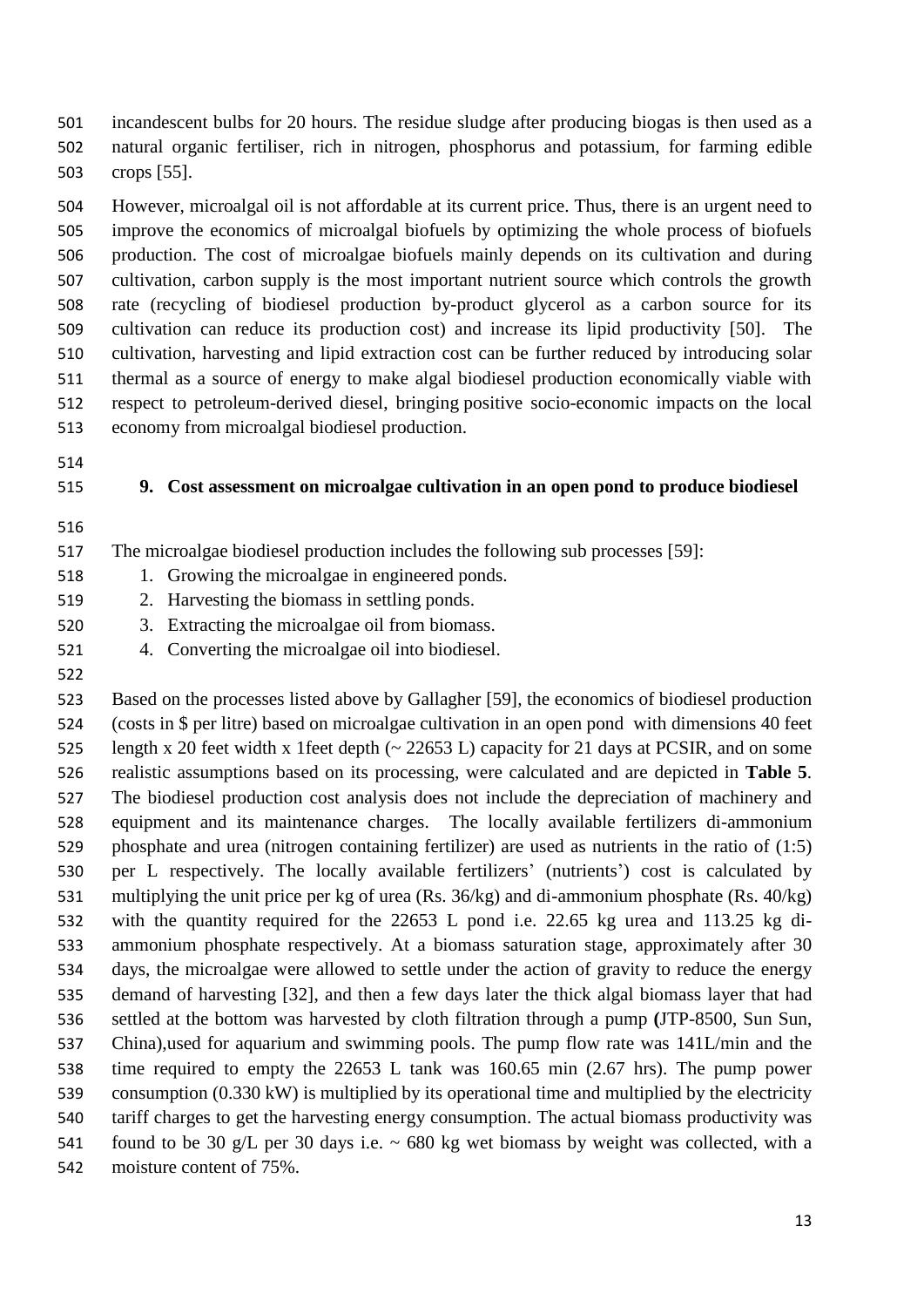Then the wet algal biomass was dried under the sun (with zero energy demand) and 170 kg dry biomass was recovered. Approximately 35 % by dry weight (i.e. 170 x 35/100= 59.6 kg), the lipids are extracted by a small screw mechanical oil press (YZS-100, ABC Machinery, China). Considering the algal oil density 0.932 kg/L [\[32\]](#page-23-9), the extracted oil volume was found 547 by dividing mass of lipid extracted with its density  $(59.5/0.932 = 63.84 \text{ L})$ . The processing time to extract lipids from the collected algal biomass was calculated by dividing the quantity of biomass (170 kg) with the processing speed (150 kg/hr) of the mechanical screw oil press. The power consumption of the mechanical screw oil press (7.45 kW) was multiplied by its processing time (1.13 hr) and the electricity tariff rate to calculate oil extraction power requirement as presented in the table. Transesterification was done to convert the extracted lipids into algal biodiesel, its energy demand was calculated by considering methanol usage as 20 % by volume of lipid (12.68 L) and potassium hydroxide (KOH) catalyst as 1 % (0.59 kg) by weight of lipid, plus the assumption of 10% methanol (1.27 L) and catalyst (0.059kg) wastage after the reaction were multiplied with their respective market values (i.e. methanol Rs.1000/L and KOH Rs. 1000/kg). Total amount of energy required for stirring, mixing, heating and in-line heaters was assumed to be 0.28 kWh per L of biodiesel produced by transesterification as presented in previous research work [\[60\]](#page-24-16). The total biodiesel produced was around 90% by volume of lipids (57.6 L), while 10 % glycerol was generated (6.4 L) as a byproduct. Therefore, the energy charges for transesterification of 64 L of algal lipids were multiplied with its production utility charges (0.28 kWh per L). The total charges for cultivation, harvesting, lipid extraction and biodiesel processing was calculated based on the wages per month of one skilled worker (Rs.25000/ month), plus a technician with wages (Rs.15000/ month). In order to calculate the revenue generated by de-oiled cakes which were 566 about 65% of the microalgal biomass (i.e. 170 kg dry biomass  $-$  59.5 kg algal lipid  $=$  110.5 kg de-oiled cake), is multiplied with its market value Rs.30 /kg (i.e. cotton seed de-oiled cake price in Pakistan, known as khali in local language, as a fodder for animals). Similarly, the revenue generated by glycerol, that is the quantity of glycerol produced that is 10% of the lipids after transesterification, is multiplied by its market value (i.e. 6.4 L x Rs.3500/L).

 The de-oiled cake can be used as animal fodder, while the value added glycerol in pharmaceutical, cosmetics and soap industry to reduce the biodiesel production cost with the revenue generated. The biodiesel processing labour, utilities, fuel and chemicals' costs were included in the input cost. The total biodiesel produced cost was subtracted by the revenue generated and divided by the total quantity of biodiesel produced (57.6 L) to get the total microalgal biodiesel cost in Pak Rupees per litre. The current biodiesel production cost was found to be higher (Rs.371/L) as compared to the price of petroleum derived diesel (Rs.84/L) in Pakistan. This is due to the low microalgae biomass productivity in an open pond and the economic viability of liquid biofuels can be further improved using solar power for its production.

 The major economic factor to consider with respect to the input costs of biodiesel production is the feedstock, which is 80% of the total operating cost [\[14\]](#page-22-13). Therefore, microalgae biomass yield can be improved to reduce biodiesel production cost by introducing carbon dioxide from the atmosphere into the pond, which also keeps the microalgae in suspension. A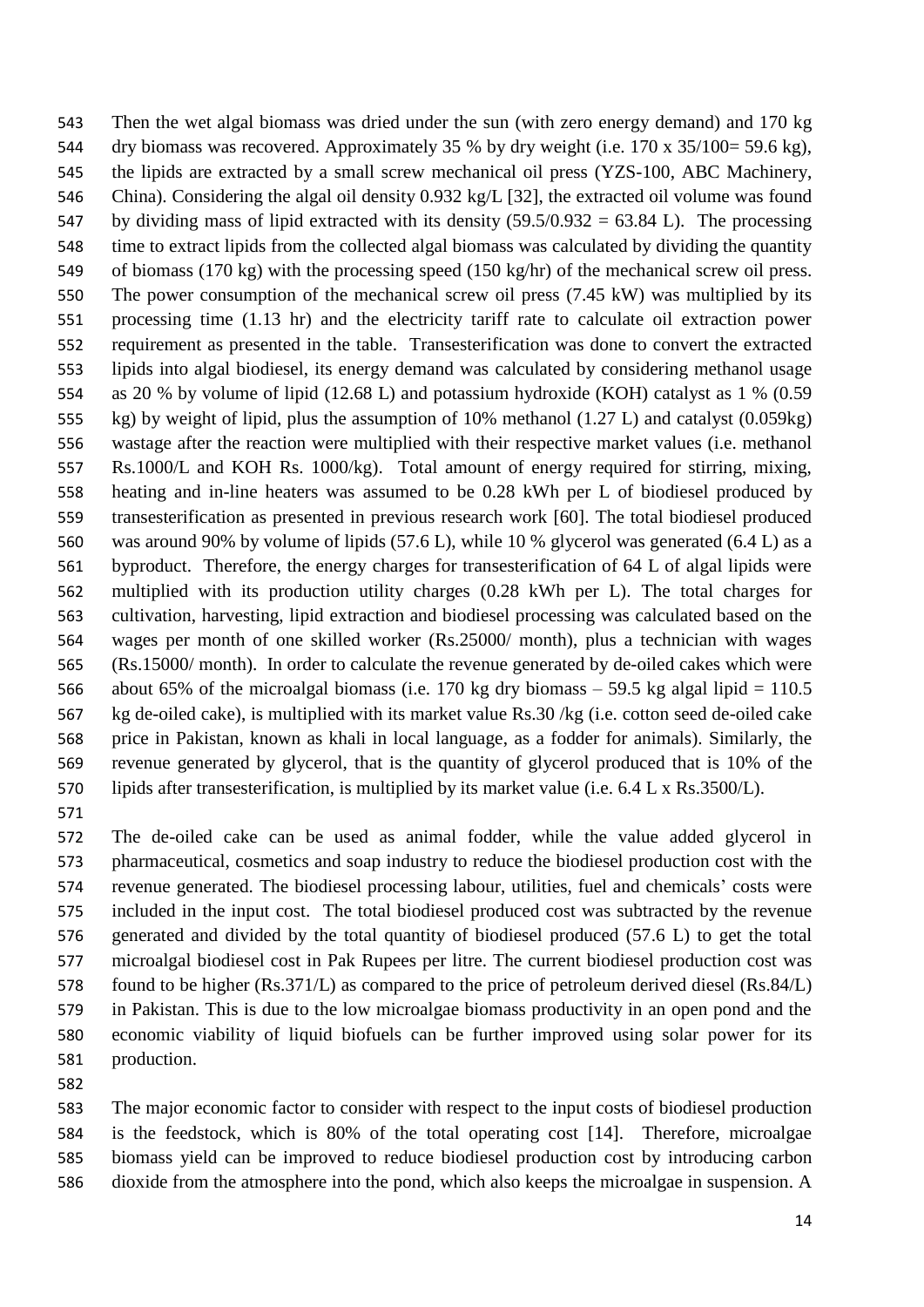study conducted by National Renewable Energy Laboratory (NREL) to establish the 588 feasibility of large-scale algae production in open ponds, introducing  $CO<sub>2</sub>$ , maintaining temperature, and pH conditions showed increase in biomass productivity. The single day biomass productivities reported over the course of one year were as high as 50 g of microalgae per square meter per day. [\[61\]](#page-24-17). Similarly overall production cost of biodiesel could be reduced by utilizing solar thermal energy for different unit operations and, additionally, reducing the facility's carbon footprint. The industrial production of biodiesel is not profitable without government subsidies [\[14\]](#page-22-13), such as reduction in taxes on equipment and machinery required for biodiesel production and provision of technical knowhow to the farmers to grow microalgae, by arranging training and learning sessions to enhance their working skills.

 Extensive research and development has to be done before the production of micro-algae biofuels can play a competitive role in the fuel industry. One requirement to achieve the potential of the micro-algae industry is the development of long-term large scale demonstration projects so it can be shown that it is commercially viable to produce biofuels through micro-algae. Nevertheless, if algae oil can be produced as a by-product of higher valued algal products and, additionally, carbon credits can be used to increase the revenue side of these businesses, algae oil can play vital role in the future as a transportation fuel feedstock [\[62\]](#page-24-18).

## **10. Conclusion**

 Renewable energy technologies can help Pakistan to reduce the gap and overcome the shortfall between energy supply and demand for its growing industrial economy. The indigenous microalgae species such as; *Chlorella vulgaris, Chaetoceros* sp, *Cyclotella* sp, *Scenedesmus* sp, *Chlamydomonas* sp and mixed green algae (various species) have normal growth conditions in an open pond cultivation with favourable climatic conditions in Pakistan. The less algal biomass productivity and lower lipid content problem can be tackled through further research and development. Moreover government incentives to the farmers will pave a way forward for an economic and sustainable development in rural areas. The cost assessment analysis showed a five times higher cost of microalgal biodiesel production in Pakistan as compared to the petroleum derived diesel. The high production cost of biodiesel which includes cultivation of microalgae as a feedstock to produce biodiesel can be further reduced by using waste water and marginal land of Pakistan. While the harvesting and lipid extraction processes, can be made feasible by utilizing solar power through naturally gifted sunlight for bringing its cost competitive with petroleum diesel.

## **Acknowledgments**

 The authors are thankful to the Pakistan Council for Scientific and Industrial Research and NED University of Engineering and Technology for their help and support. Special thanks to

Prof. Sarosh Lodi for supporting renewable energy research projects at the NED University

of Engineering and Technology, Karachi, Pakistan.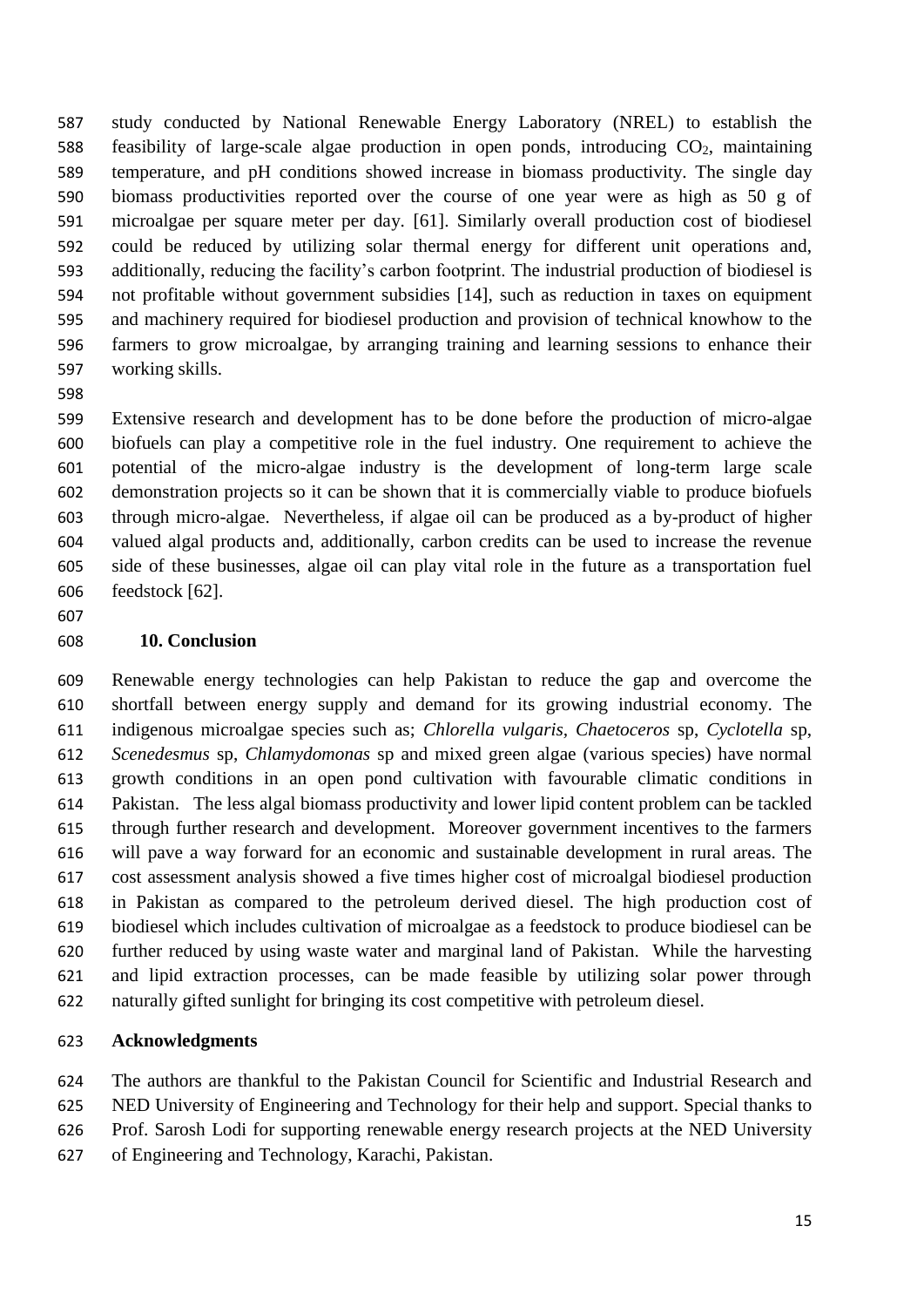| v<br>۰.<br>I<br>×<br>۰.<br>v |
|------------------------------|
|------------------------------|

# **List of tables**

- Table 1. Comparison of physical and chemical properties of vegetable and microalgae oil derived biodiesel.
- Table 2. Shows the comparison of emissions from petroleum diesel and microalgae biodiesel.
- Table 3. Comparison of fatty acids composition of algal oil and soy bean oil
- Table 4. Simplified biodiesel production field to supply chain mass balance
- Table 5. Biodiesel production unit cost from microalgae cultivation in an open pond (results not published earlier)

### **List of figures**

 Figure 1. Microscopic images of indigenous species cultivated at PCSIR showing (a) *Chaetoceros,* (b) *Cyclotella*, (c) *Chlorella*, (d) *Scenedemus*, (e) *Chlamydomonas* and (f) *Nannochloropsis*. The images captured with 400x magnification.

- 
- 
- 
- 
- 
- 
- 
- 
- 
- 
- 
- 
- 
- 
-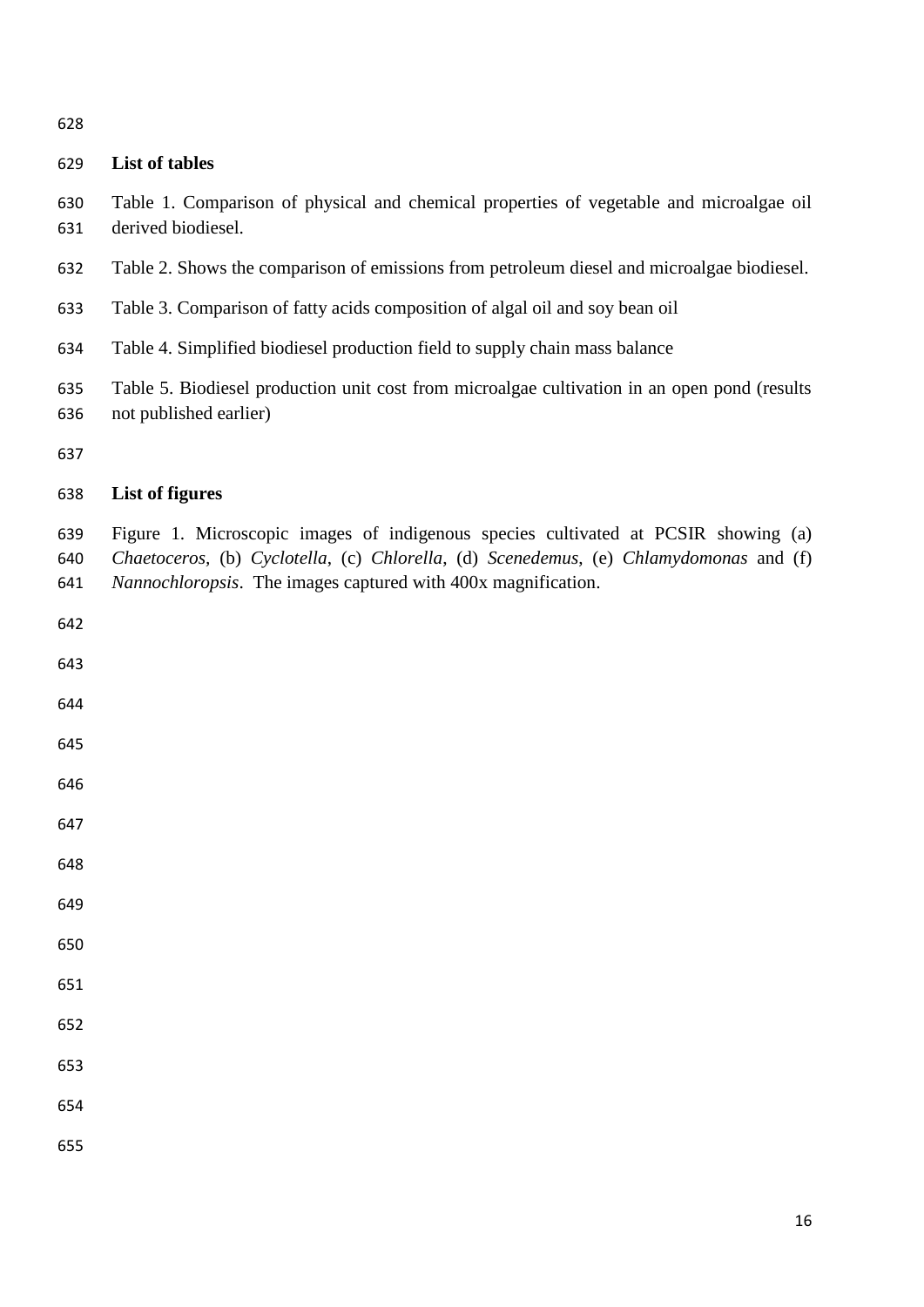656

657

| <b>Properties</b>                                    | <b>Microalgal</b><br>oil | Soybean oil    | <b>Microalgal</b><br>biodiesel | Soybean<br>biodiesel    | <b>Test method</b>               |
|------------------------------------------------------|--------------------------|----------------|--------------------------------|-------------------------|----------------------------------|
| Density $(g/cm^3)$                                   | $0.932^{[32]}$           | $0.914^{[14]}$ | $0.642^{[33]}$                 | $0.884^{[14]}$          | <b>ASTM</b><br>D1298             |
| Specific gravity                                     | $0.934^{[32]}$           | $0.915^{[14]}$ | $0.643^{[33]}$                 | $0.885^{[14]}$          | <b>ASTM</b><br>D5355             |
| Kinematic<br>viscosity<br>$\text{(mm}^2/\text{sec})$ | $70.44^{[32]}$           | $32.60^{[14]}$ | $3.30^{[33]}$                  | $4.08^{[14]}$           | ASTM D445                        |
| Higher heating<br>value $(MJ/kg)$                    | $41.38^{[32]}$           | $39.64^{[14]}$ | $39.28^{[33]}$                 | $39.48^{[14]}$          | <b>ASTM</b><br>D <sub>2015</sub> |
| Cetane number                                        |                          |                | $49.80^{[33]}$                 | $46^{[14]}$             | ASTM D 976                       |
| Cloud<br>point<br>$({}^{\circ}C)$                    |                          |                | $0^{[35]}$                     | $-5^{[34]}$             | <b>ASTM</b><br>D <sub>2500</sub> |
| Pour point (°C)                                      |                          |                | $-11^{[35]}$                   | $-9^{[34]}$             | ASTMD5853                        |
| Flash point $(^{\circ}C)$                            |                          | $255^{[14]}$   | $145^{[30]}$                   | $168^{[1\overline{4}]}$ | ASTM D93                         |

658 **Table 1:** Comparison of physical and chemical properties of vegetable and microalgae oil 659 derived biodiesel.

660

661

662

663

664

665

666

667

668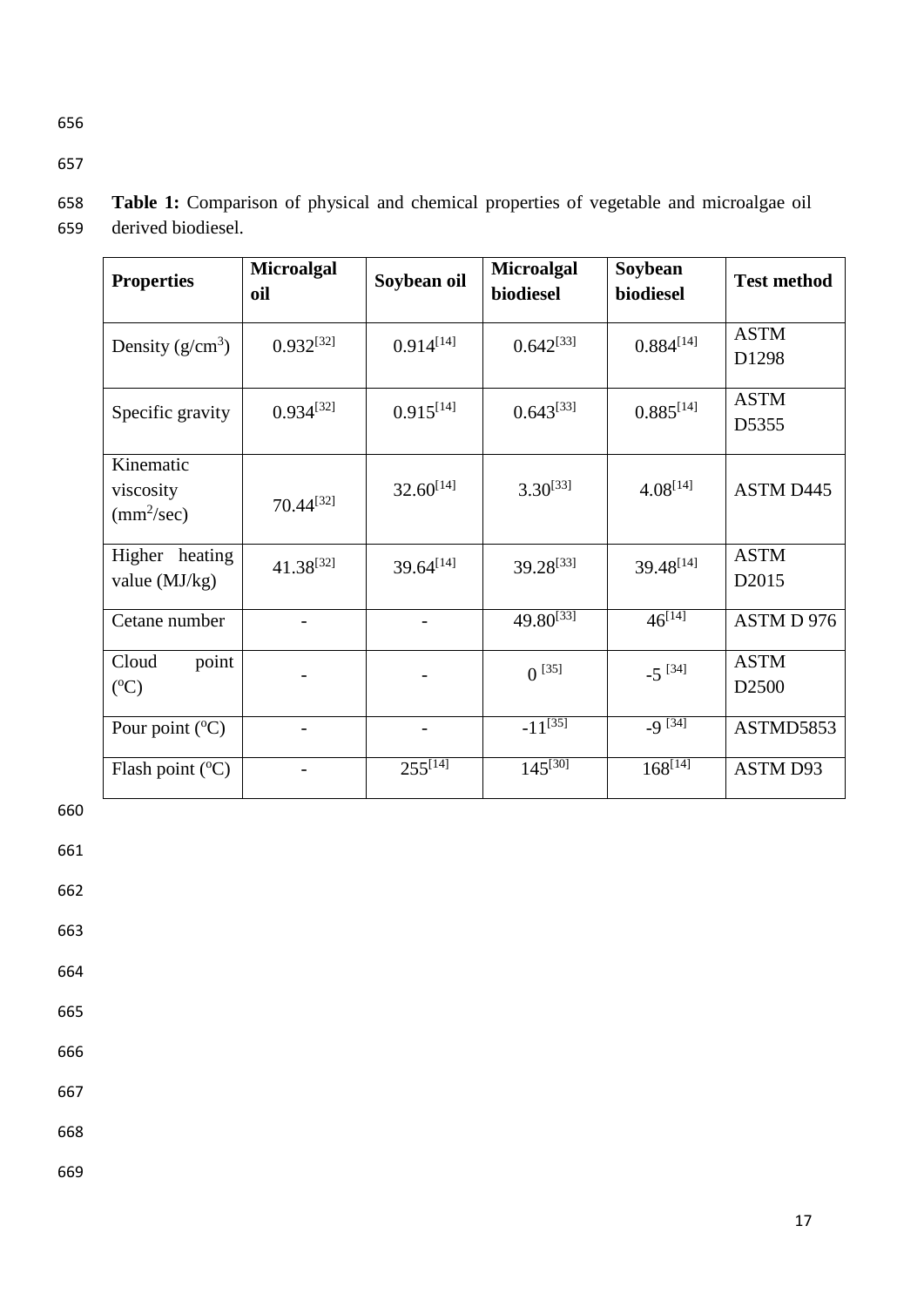| <b>Gases</b>                | <b>Petroleum diesel</b> | <b>Microalgal biodiesel</b> |
|-----------------------------|-------------------------|-----------------------------|
| Carbon dioxide %            | 3.70                    | 3.79                        |
| Carbon monoxide<br>%        | 0.10                    | 0.09                        |
| Unburned<br>hydrocarbon ppm | 28.96                   | 19.75                       |
| Oxides of nitrogen<br>ppm   | 25.71                   | 21.87                       |
| Oxygen $%$                  | 15.30                   | 21.87                       |

 **Table 2** shows the comparison of emissions from petroleum diesel and microalgae biodiesel [\[37\]](#page-23-14)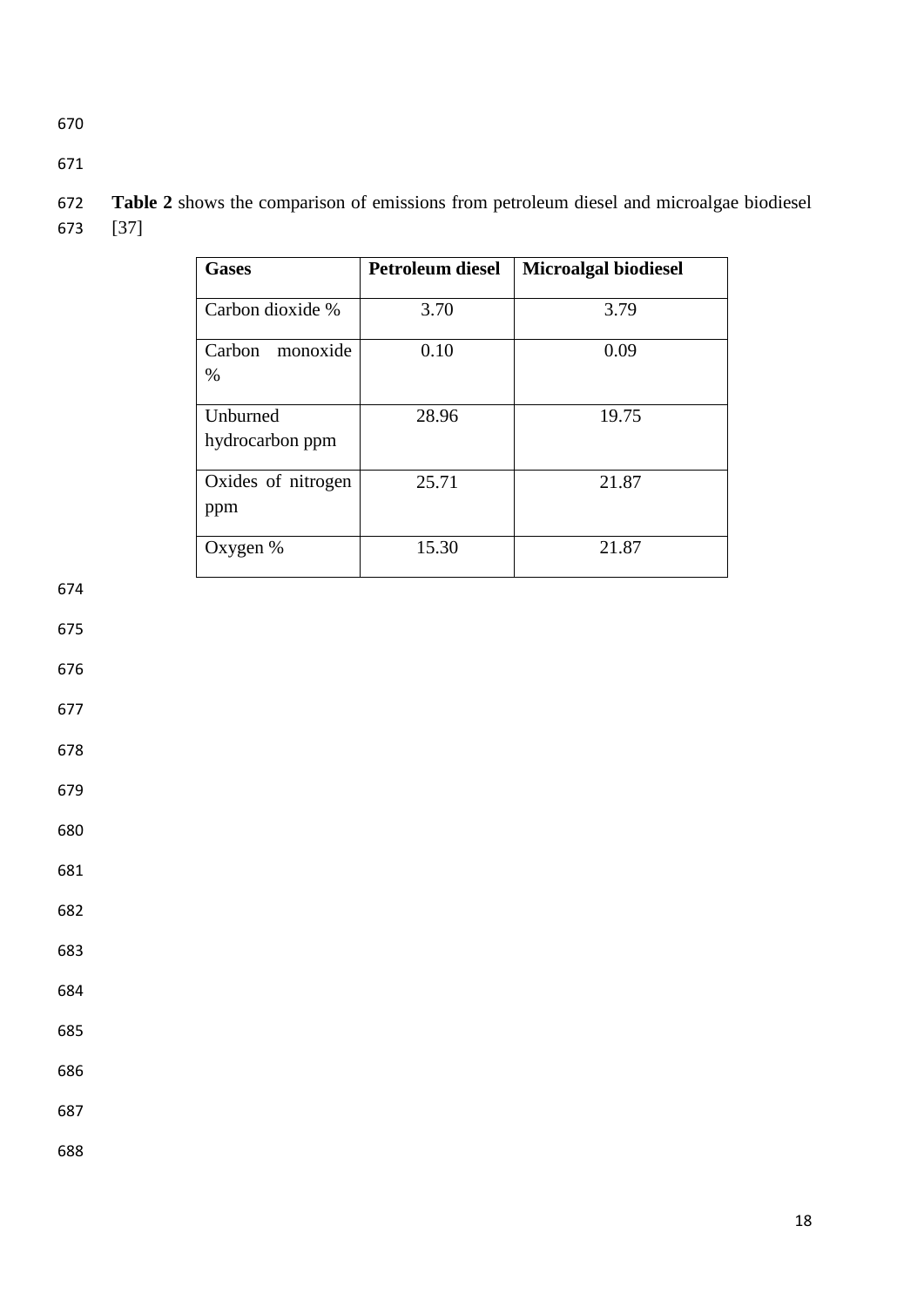- 
- 

# **Table 3:** Comparison of fatty acids composition of algal oil and soy bean oil [\[43\]](#page-23-20)

| <b>Fatty acids</b>                   | Algal oil | Soybean seed oil |
|--------------------------------------|-----------|------------------|
| C16:0 Palmitic                       | 51.0      | 8.0              |
| C16:1 Palmitoleic                    | $\Omega$  | 8.0              |
| C18:0 Stearic                        | 2.0       | 3.0              |
| C18:1 Oleic                          | 39.0      | 18.0             |
| C18:2 Linoleic                       | 7.0       | 49.0             |
| C18:3 Linolenic                      | $\theta$  | 6.0              |
| Molar carbon to hydrogen ratio (C:H) | 0.516     | 0.554            |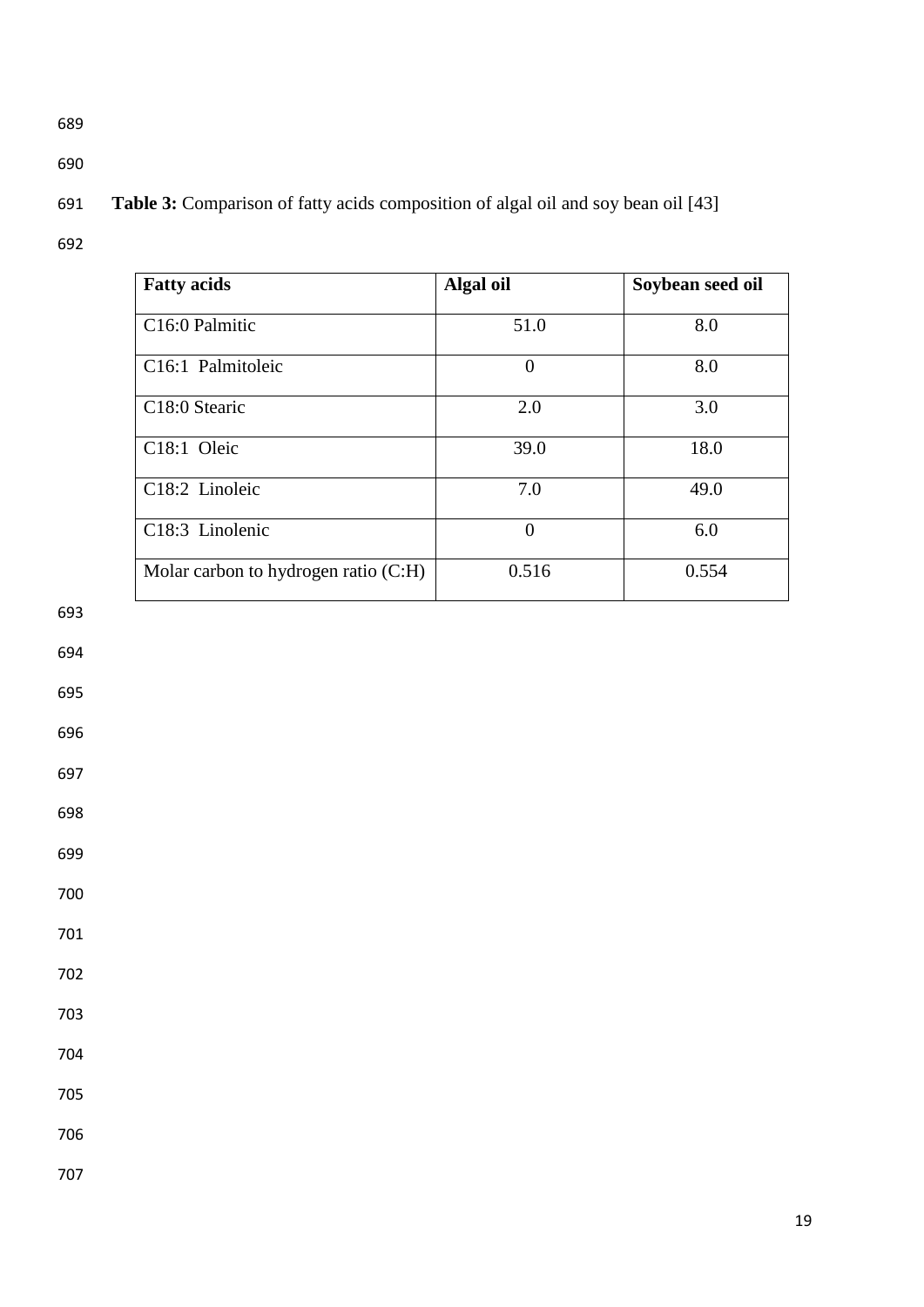- **Table 4.** Simplified biodiesel production field to supply chain mass balance (all values in the table below are in kgs) [\[55\]](#page-24-11).
- 

|                                                     | <b>Inputs</b>  | <b>Crushed seeds</b> | <b>Biodiesel</b><br>production | <b>Outputs</b> |
|-----------------------------------------------------|----------------|----------------------|--------------------------------|----------------|
| Oil seeds from field                                | 100            | 100                  |                                |                |
| Methyl<br>alcohol<br>$+$<br>catalyst (caustic soda) | $\overline{4}$ |                      |                                | $\overline{4}$ |
| De-oiled cake                                       |                | 57                   |                                | 57             |
| Crude vegetable oil                                 |                | 43                   | 43                             |                |
| Bio-diesel                                          |                |                      | 38.7                           | 38.7           |
| Crude glycerol                                      |                |                      | 4.3                            | 4.3            |
| Outputs                                             | 104            |                      |                                | 104            |
|                                                     |                |                      |                                |                |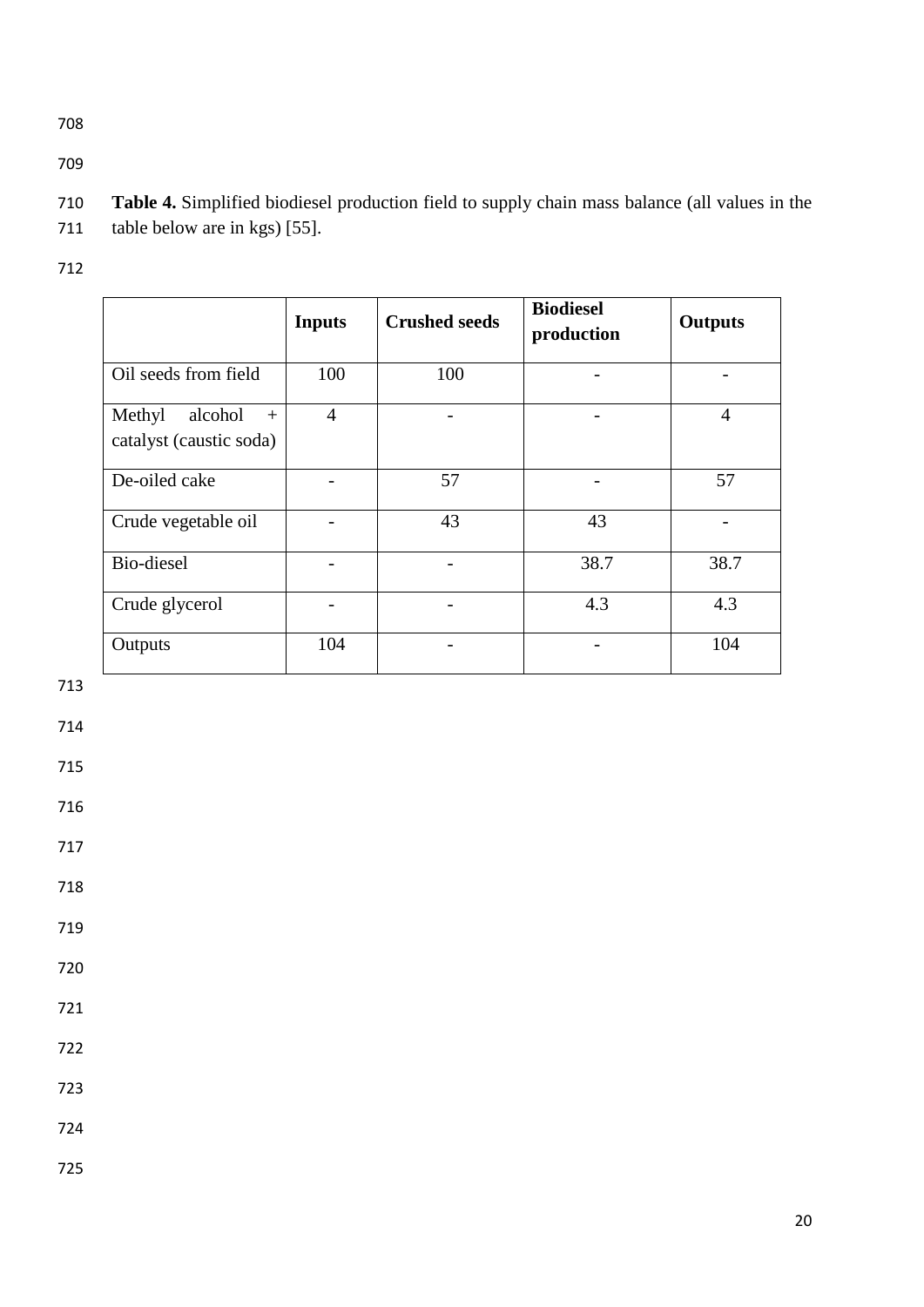727 **Table 5.** Biodiesel production unit cost from microalgae cultivation in an open pond 728 (unpublished results from PCSIR and NED University are shown here)

| <b>Processes</b>                                                                                                  | <b>Sub processes</b>                                                                                   | <b>Power</b><br>time<br>$\mathbf{X}$ | *Cost (Pak                                     | <b>Revenue</b> |
|-------------------------------------------------------------------------------------------------------------------|--------------------------------------------------------------------------------------------------------|--------------------------------------|------------------------------------------------|----------------|
|                                                                                                                   |                                                                                                        | (kWh)                                | $\mathbf{Rs}$ )                                | (Pak Rs)       |
| Cultivation                                                                                                       | Nutrients (1N:5P)/L                                                                                    |                                      | 5345                                           |                |
| Harvesting                                                                                                        | Sedimentation by gravity                                                                               |                                      |                                                |                |
|                                                                                                                   | Cloth Filtration (pumping)                                                                             | $0.33x2.67=0.88$                     | 14.08                                          |                |
| Drying                                                                                                            | Solar thermal                                                                                          |                                      | $\overline{\phantom{a}}$                       |                |
| Lipid extraction                                                                                                  | Mechanical press/expeller                                                                              | $7.45 \times 1.13 = 8.44$            | 135.0                                          |                |
|                                                                                                                   | Methanol<br>@20%<br>by<br>volume of lipid<br>(assuming 10% methanol<br>wasted)                         |                                      | 1276                                           |                |
| Transesterification                                                                                               | Catalyst @1% by weight<br>of lipid<br>(assuming<br>10%<br><b>KOH</b><br>wasted)                        |                                      | 59.5                                           |                |
|                                                                                                                   | Processing utility energy<br>charges of $(heater + mixer)$<br>per 64 L litre of algal lipids           | $0.28 \times 64 = 17.92$             | 286.72                                         |                |
| cultivation<br>Including<br>harvesting, oil extraction<br>Labour charges<br>and biodiesel processing<br>per month |                                                                                                        |                                      | 40000                                          |                |
| $@65\%$<br>de-oiled<br>cake<br>De-oiled cake<br>$(170 \text{kg})$<br>recovered<br>dry<br>biomass)                 |                                                                                                        |                                      |                                                | 3315           |
| By-product glycerol                                                                                               | @10% glycerol produced<br>$(i.e. 64L \times 10\% = 6.4L)$                                              |                                      |                                                | 22400          |
|                                                                                                                   | Total biodiesel production cost i.e. conversion of<br>47116<br>90% oil (64L) into biodiesel = $57.45L$ |                                      |                                                | 25715          |
| Cost of producing 1 L of microalgal biodiesel (in Pak Rupees/L)                                                   |                                                                                                        |                                      | Rs.371/L<br>Pak<br>produced<br>[US\$ 3.56/L]** | biodiesel      |

729 \*Cost = (Power x time) kWhr x Rs.16/ kWhr, where electricity tariff rate is 1 kWhr = Pak Rs. 16 [\[63\]](#page-24-19)

730  $**$  (1US  $\frac{1}{5}$  Pak Rs.104)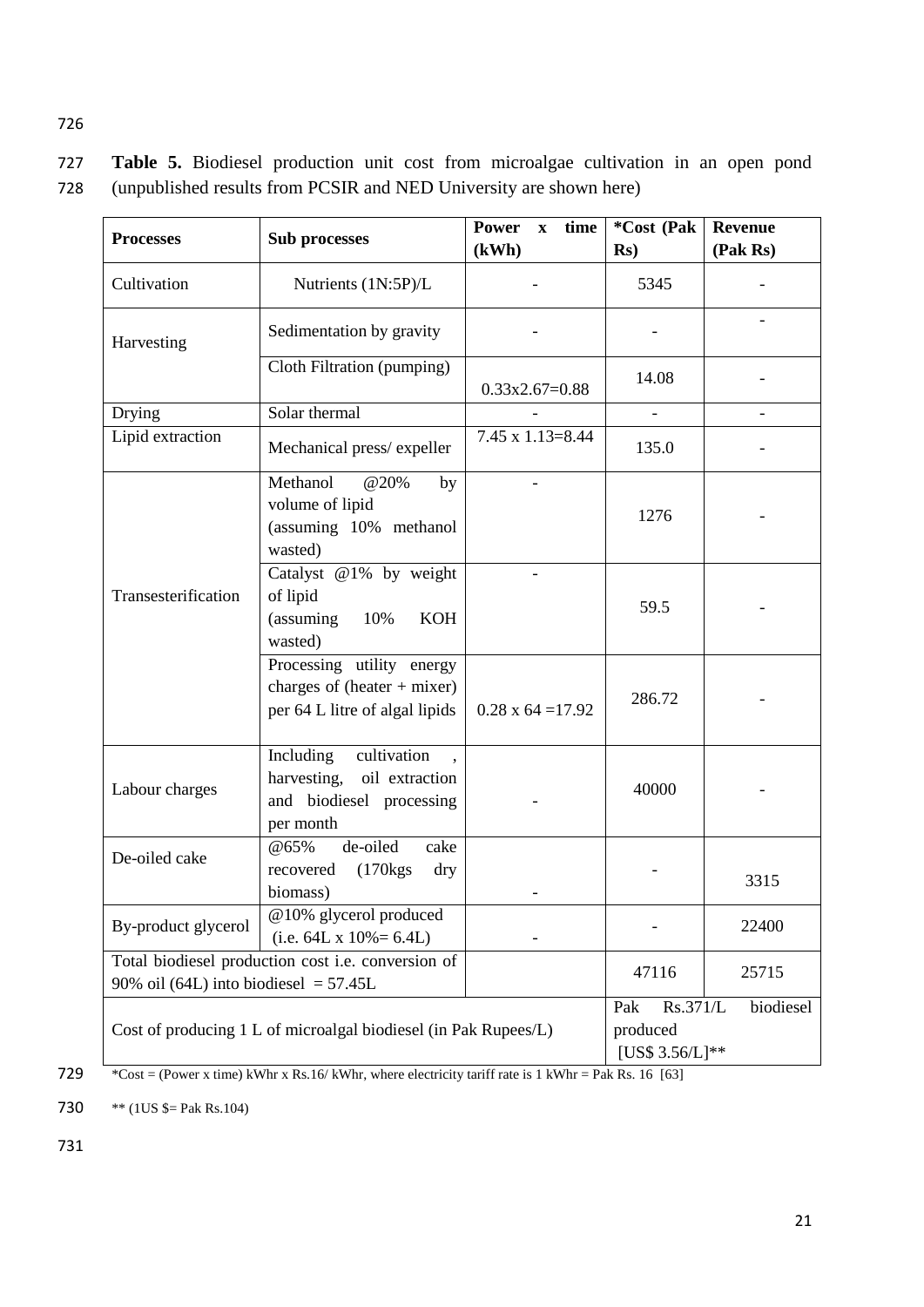# **References**

- <span id="page-22-0"></span> 1. Chakrabarti MH,Ali M,Usmani JN,Khan NA,Basheer HD,Md Sakinul I,Aziz AR,Rozita Y,Faisal IM. *Status of biodiesel research and development in Pakistan.* Renewable and Sustainable Energy Reviews 2012; **16**(7): 4396-4405.
- <span id="page-22-1"></span> 2. *Pakistan's population to be 192 million in 2015*. 2015; Available from: [http://www.dailytimes.com.pk/islamabad/05-Jun-2015/pakistan-s-population-to-be-192-](http://www.dailytimes.com.pk/islamabad/05-Jun-2015/pakistan-s-population-to-be-192-million-in-2015) [million-in-2015.](http://www.dailytimes.com.pk/islamabad/05-Jun-2015/pakistan-s-population-to-be-192-million-in-2015)
- <span id="page-22-2"></span>3. *Pakistan Population Statistics in 2016*, in *The Times of Islamabad*. 2016: Islamabad.
- <span id="page-22-3"></span> 4. *Electricity shortfall reaches 4,760 megawatt* 2016; Available from: 742 http://app.com.pk/en /index.php?option=com\_content&task=view&id=142592&Itemid=2.
- <span id="page-22-4"></span> 5. *Pakistan Economic Survey 2012-2013 on Energy*. 2014; Available from: [www.finance.gov.pk/survey/chapters\\_13/14-Energy.pdf.](http://www.finance.gov.pk/survey/chapters_13/14-Energy.pdf)
- <span id="page-22-5"></span> 6. Ahmad A,Jha MK. *Status of petroleum sector in Pakistan- A review.* Oil and Gas Business 2008: 1-15.
- <span id="page-22-6"></span> 7. *The end of fossil fuels*. 2016; Available from: https:/[/www.ecotricity.co.uk/our-green-](http://www.ecotricity.co.uk/our-green-energy/energy-independence/the-end-of-fossil-fuels)[energy/energy-independence/the-end-of-fossil-fuels.](http://www.ecotricity.co.uk/our-green-energy/energy-independence/the-end-of-fossil-fuels)
- <span id="page-22-7"></span>8. *From biomass to biofuels* 2006, National Renewable Energy Laboratory (NREL) USA.
- <span id="page-22-8"></span> 9. Rozina,Asif S,Ahmad M,Zafar M,Ali N. *Prospects and potential of fatty acid methyl esters of some non-edible seed oils for use as biodiesel in Pakistan.* Renewable and Sustainable Energy Reviews 2017; **74**: 687-702.
- <span id="page-22-9"></span>10. Ali M, *Microalgae magic: small wonder* in *Express Tribune*. 2014: Pakistan.
- <span id="page-22-10"></span> 11. Marelli L,Padella M,Edwards R,Moro A,Kousoulidou M,Giuntoli J,Baxter D,Vorkapic V,Agostini A,O'Connell A,Lonza L,Garcia-Lledo L, *The impact of biofuels on transport, the environment and their connection with agricultural development in Europe*. 2015, European Parliament's Committee on Transport and Tourism.
- <span id="page-22-11"></span> 12. Ali M,Watson IA. *Comparison of oil extraction methods, energy analysis and biodiesel production from flax seeds.* International Journal of Energy Research 2014; **38**(5): 614-625.
- <span id="page-22-12"></span> 13. Chakrabarti MH,Ali M,Baroutian S,Saleem M. *Techno-economic comparison between B10 of Eruca sativa L. and other indigenous seed oils in Pakistan.* Process Safety and Environmental Protection 2011; **89**(3): 165-171.
- <span id="page-22-13"></span>14. Demirbas A, *Biodiesel-a realistic fuel alternative for diesel engines*. 2008, London: Springer.
- <span id="page-22-14"></span> 15. Khan NA,Dessouky HE. *Prospect of biodiesel in Pakistan.* Renewable and Sustainable Energy Reviews 2009; **13**(6–7): 1576-1583.
- <span id="page-22-15"></span> 16. Ali M,Watson IA. *Torrefaction and Process Energy Budget Analysis of Powdered, De-oiled, and In Situ Transesterified Flaxseed Cakes for Energy Generation.* Energy Technology 2016; **4**(8): 980-989.
- <span id="page-22-16"></span> 17. Chandra R,Vijay VK,V S. *Biogas production from de-oiled seed cakes of jatropha and pongamia.* Renewable Energy Akshay Urja 2009; **3**(2): 17-22.
- <span id="page-22-17"></span> 18. Raheem A,Hassan MY,Shakoor R. *Bioenergy from anaerobic digestion in Pakistan: Potential, development and prospects.* Renewable and Sustainable Energy Reviews 2016; **59**: 264-275.
- <span id="page-22-18"></span> 19. Abbas Y,Mubeen M,Hassan A. *Future prospects of biogas in Pakistan*. in *4th International Conference on Energy, Environment and Sustainable Development 2016 (EESD 2016)*. 2016. Jamshoro: Mehran University
- <span id="page-22-19"></span> 20. Sattar Y,Zaidi SNA, *Bio-diesel Initiative: A Step Towards a Cleaner and Self Sufficient Pakistan*. 2010, Pakistan State Oil Karachi, Pakistan. p. 1-4.
- <span id="page-22-20"></span> 21. Abbassi A,Ali M,Watson IA. *Temperature dependency of cell wall destruction of microalgae with liquid nitrogen pretreatment and hydraulic pressing.* Algal Research 2014; **5**: 190-194.
- <span id="page-22-21"></span> 22. Khola G,Ghazala B. *Biodiesel production from algae.* Pakistan Journal of Botany 2012; **44**(1): 379-381.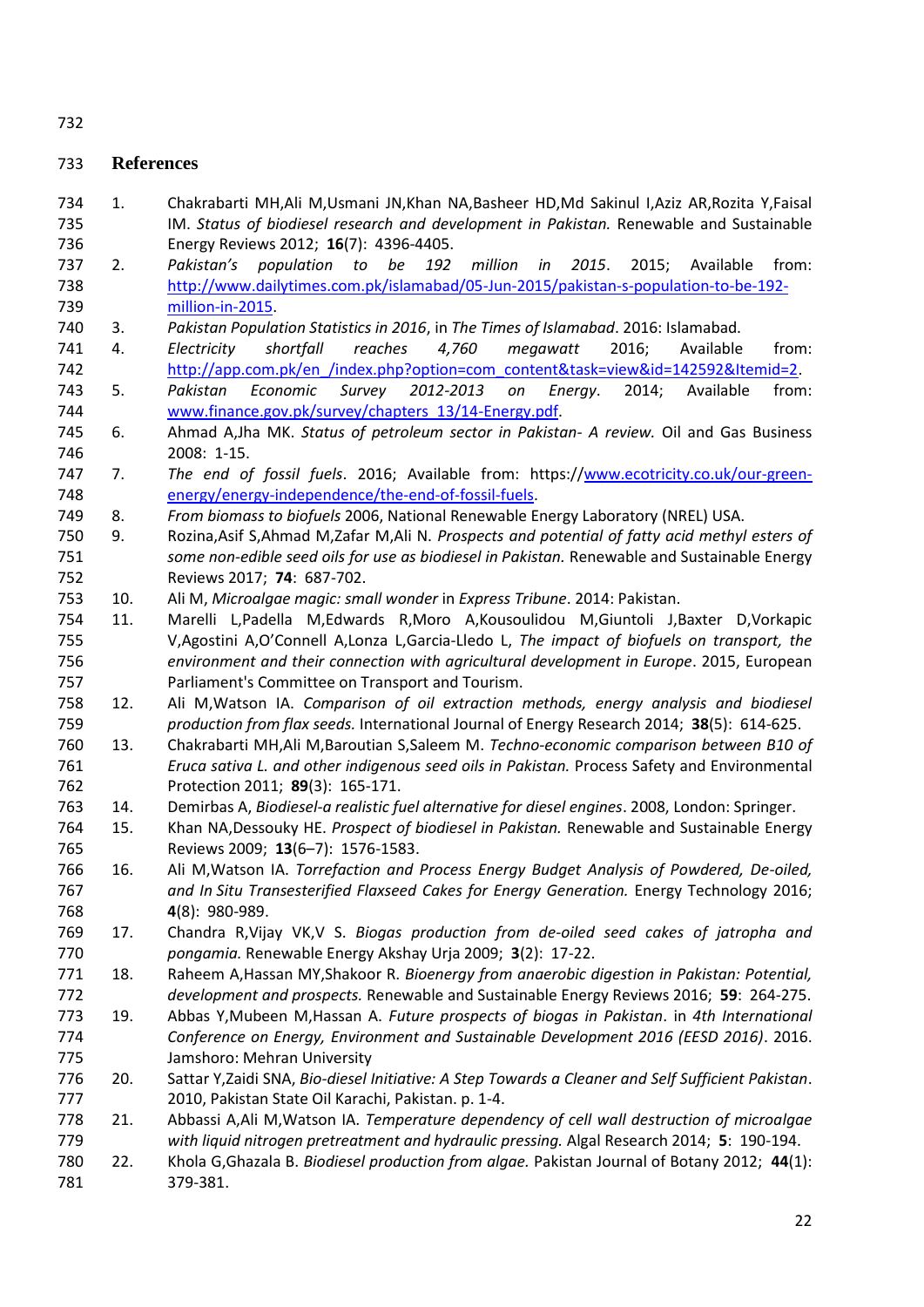- <span id="page-23-0"></span> 23. Demirbas A,Demirbas FM. *Importance of algae oil as a source of biodiesel.* Energy Conversion and Management 2011; **52**(1): 163-170.
- <span id="page-23-1"></span> 24. Ullah K,Ahmad M,Sofia,Sharma VK,Lu P,Harvey A,Zafar M,Sultana S,Anyanwu CN. *Algal biomass as a global source of transport fuels: Overview and development perspectives.* Progress in Natural Science: Materials International 2014; **24**: 329–339.
- <span id="page-23-2"></span> 25. McMillan JR,Watson IA,Ali M,Jaafar W. *Evaluation and comparison of algal cell disruption methods: Microwave, waterbath, blender, ultrasonic and laser treatment.* Applied Energy 2013; **103**: 128-134.
- <span id="page-23-3"></span>26. *Biofuels basics* 2016; Available from: [http://www.nrel.gov/learning/re\\_biofuels.html.](http://www.nrel.gov/learning/re_biofuels.html)
- <span id="page-23-4"></span> 27. Ali B,Khan MB. *Progress in energy from microalgae: A review.* Renewable and Sustainable Energy Reviews 2013; **27**: 128-148.
- <span id="page-23-5"></span> 28. Ahmad M,Jan HA,Sultana S,Zafar M,Ashraf MA,Ullah K, *Prospects for the production of biodiesel in Pakistan. Biofuels - status and perspective.* . 2015, Croatia: InTech.
- <span id="page-23-6"></span>29. Chisti Y. *Biodiesel from microalgae.* Biotechnology Advances 2007; **25**(3): 294-306.
- <span id="page-23-7"></span> 30. Ahmad F,Khan AU,Yasar A. *Transesterification of oil extracted from different species of algae for biodiesel production.* African Journal of Environmental Science and Technology 2013; **7**(6): 358-364.
- <span id="page-23-8"></span> 31. Ullah K,Ahmad M,Sofia,Sharma VK,Lu P,Harvey A,Zafar M,Sultana S. *Assessing the potential of algal biomass opportunities for bioenergy industry: A review.* Fuel 2015; **143**: 414-423.
- <span id="page-23-9"></span> 32. Ali M,Watson IA. *Microwave Thermolysis and Lipid Recovery from Dried Microalgae Powder for Biodiesel Production.* Energy Technology 2016; **4**(2): 319-330.
- <span id="page-23-10"></span> 33. Musharraf SG,Ahmed MA,Zehra N,Kabir N,Choudhary M.I,Rahman A. *Biodiesel production from microalgal isolates of southern Pakistan and quantification of FAMEs by GC-MS/MS analysis.* Chemistry Central Journal 2012; **6**: 1-10.
- <span id="page-23-11"></span> 34. Wang PS,Thompson J,Clemente TE,Van Gerpen JH. *Improving the fuel properties of soy biodiesel 2010.* American Society of Agricultural and Biological Engineers 2010; **53**(6): 1853- 1858.
- <span id="page-23-12"></span> 35. Mohammad-Ghasemnejadmaleki H,Almassi M,Nasiria N. *Biodiesel production from microalgae and determine properties of produced fuel using standard test fuel.* international Journal of Biosciences 2014; **5**(2): 47-55.
- <span id="page-23-13"></span> 36. Ali M,Shaikh A. *Emission testing of jatropha and pongamia mixed biodiesel fuel in a diesel engine.* NED University Journal of Research 2012; **Thematic Issue on Energy** 43-52.
- <span id="page-23-14"></span> 37. Wahlen BD,Morgan MR,McCurdy AT,Willis RM,Morgan MD,Dye DJ,Bugbee B,Wood BD,Seefeldt LC. *Biodiesel from Microalgae, Yeast, and Bacteria: Engine performance and exhaust emissions.* Energy Fuels 2013; **27**: 220-228.
- <span id="page-23-15"></span> 38. Rahman MM,Stevanovic S,Islam MA,Heimann K,Nabi MN,Thomas G,Feng B,Brown RJ,Ristovski ZD. *Particle emissions from microalgae biodiesel combustion and their relative oxidative potential.* Environmental Science: Processes and Impacts 2015; **17**: 1601-1610.
- <span id="page-23-16"></span> 39. Woertz IC,Baremann JR,Dus N,Unnasch S,Mendolas D,Mitchells BG,Lundquist TJ. *Lifecycle GHG emissions from microalgal biodiesel – ACA - GREET model.* Environmental Science and Technology 2014; **48** (11): 6060-6068.
- <span id="page-23-17"></span> 40. *Biodiesel as a Transportation Fuel* 2016; Available from: [http://www.consumerenergycenter.org/transportation/afvs/biodiesel.html.](http://www.consumerenergycenter.org/transportation/afvs/biodiesel.html)
- <span id="page-23-18"></span> 41. Escobar JC,Lora ES,Venturini OJ,Yáñez EE,Castillo EF,Almazan O. *Biofuels: Environment, technology and food security.* Renewable and Sustainable Energy Reviews 2009; **13**(6–7): 1275-1287.
- <span id="page-23-19"></span> 42. Sheehan J,Camobreco V,Michael JD,Shapouri GH, *An Overview of Biodiesel and Petroleum Diesel Life Cycles*. 1998.
- <span id="page-23-20"></span> 43. Hellier P,Ladommatos N,Yusaf T. *The influence of straight vegetable oil fatty acid composition on compression ignition combustion and emissions.* Fuel 2015; **143**: 131-143.